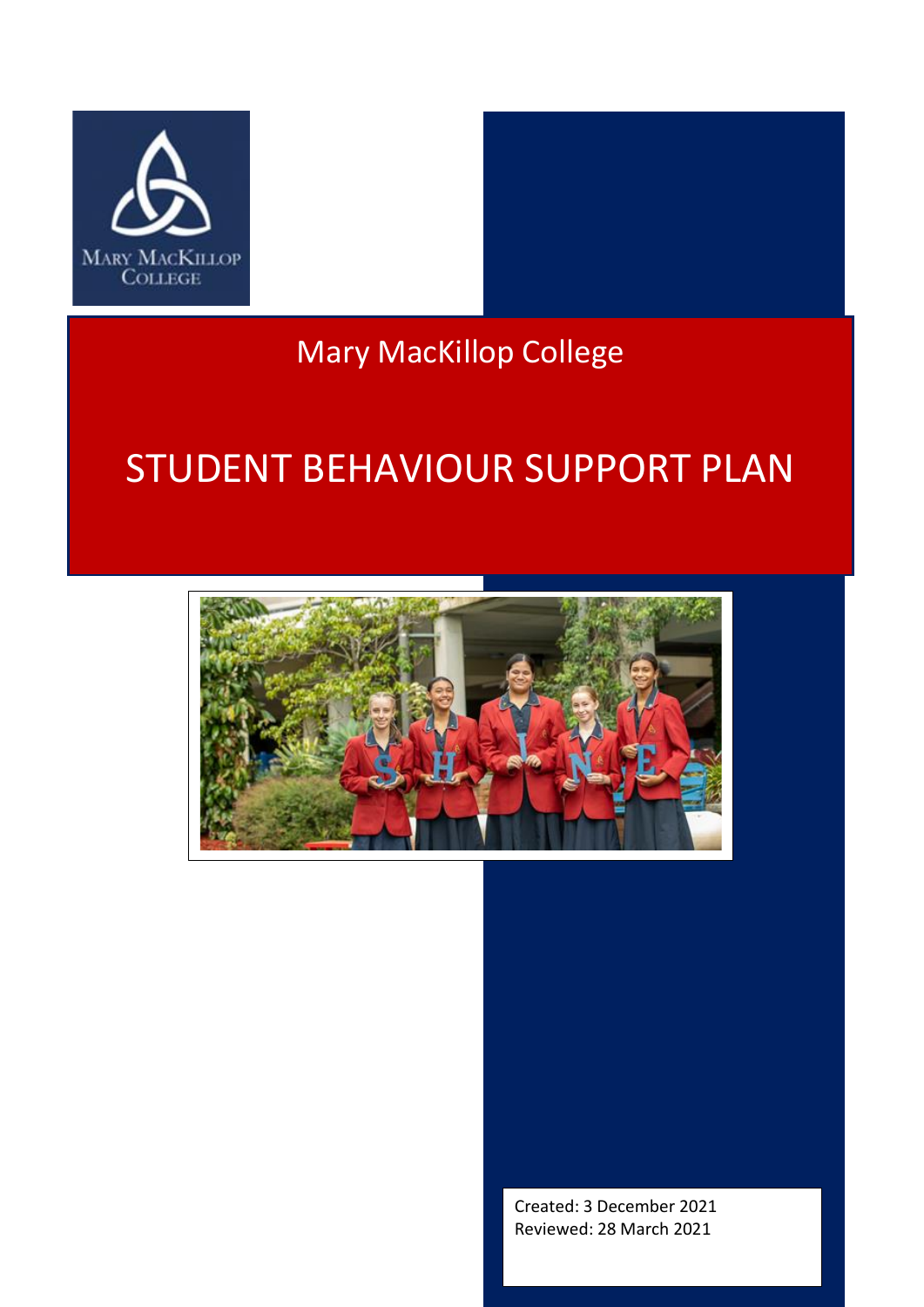# **MARY MACKILLOP COLLEGE SCHOOL STUDENT BEHAVIOUR SUPPORT PLAN**

#### **School Mission and Vision**

The wellbeing of our students is central to our community. We believe that all students have the right to learn to the best of their abilities, in a safe, engaging, challenging learning environment where our MacKillop Women are empowered to achieve their potential.

#### **Vision**

We are an **interconnected, joy-filled**, contemporary Catholic learning community, inspired by Josephite traditions to be **people of purpose achieving our potential**.

#### **Mission**

We **forge** a **culture of creativity, excellence, justice and compassion** as we **nurture**, **challenge**, **educate** and **empower** one another.

#### **Our School Context**

Mary MacKillop College, a Catholic Girls' Secondary College situated at Nundah, is committed to excellence in education for young women. The College, founded by the Sisters of St Joseph caters for the diversity of needs of young women by providing an education that realises the dream of Mary MacKillop – a true education that resides in the hearts, minds and strengths of each person as they journey to wholeness. Our students come from approximately 50 difference feeder schools and a wide geographical area. Mary MacKillop College prides itself on each student being known and recognised for their strengths and support through their learning journey.

#### **Consultation and Review Process**

The consultation process used to inform the development of the Mary MacKillop Student Behaviour Support Plan used three phases.

In the first phase, a series of internal meetings were held with staff to examine a range of data sets including behaviour and attendance. Strengths and successes were identified from the previous Student Behaviour Support Plan, and areas for further development were actioned. Staff and students were consulted to further review the College's Vision, Mission and Values.

In the second phase, a PB4L team was appointed, and a series of meetings were held to draft the Student Behaviour Matrix. This was then shared with staff and students. The PB4L team considered all feedback and provided and incorporated changes. This was used to inform the development of the Student Behaviour Support Plan.

In the third phase, the Student Behaviour Support Plan will be shared with the staff, parent and student community for endorsement. This will be reviewed biannually.

The Education Officer – Student Behaviour Support was consulted on an ongoing basis to provide guidance and feedback about the Student Behaviour Support Plan.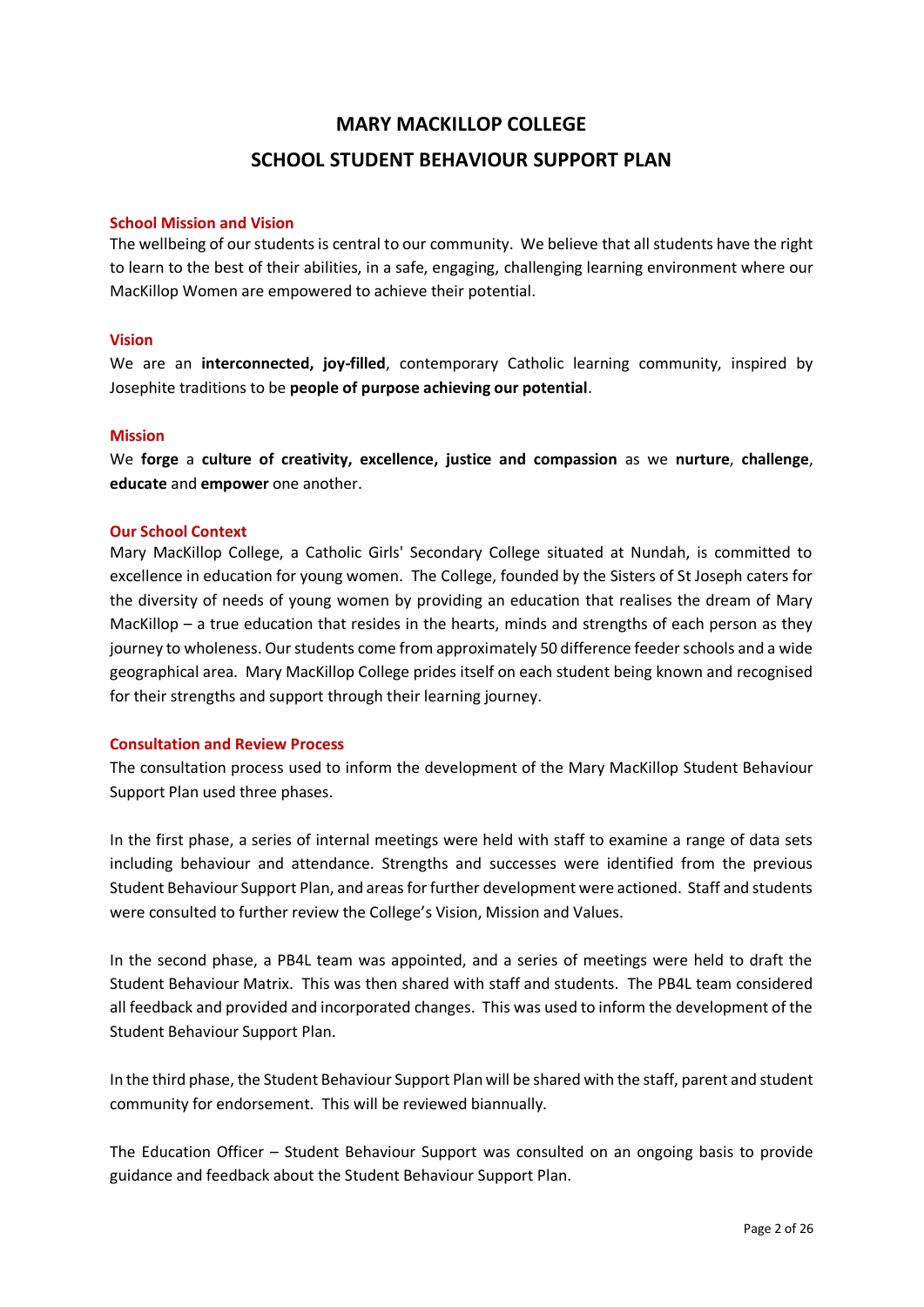# **Section A: Our Student Behaviour Support Systems**

#### **1. Our Beliefs and Common Philosophy about Learning and Teaching**

Our beliefs about teaching and learning socially at school, student behaviour supports, and responding to students to meet their needs, unify us and direct our actions.

Our Patron, St Mary of the Cross MacKillop teaches us to see the dignity and God's creative force in each member of our College community. Upon this common belief about the dignity of the human person, we provide a learning environment that allows for students to forge their education and learn in a culture of creative, excellence, justice and compassion. We are grounded in the Catholic Faith to nurture, challenge, educate and empower all our students within a safe and supportive learning environment. Mary MacKillop College is guided by Brisbane Catholic Education's values of excellence, integrity, justice, and hope.

Mary MacKillop college uses the language of "The MacKillop Way". This is our way of acting, learning and behaving as a member of our community.

Mary MacKillop College aligns its beliefs and philosophy around learning and teaching, alongside Brisbane Catholic Education Student Diversity and Inclusion policies. Whether we are educating students in a specific learning area, or around wellbeing, our procedures are created with the following in mind:

- Every student is created in the image and likeness of God and inspired by the Spirit, responds with passion and creativity to life.
- We seek to find meaning in life and learning through the eyes of our Catholic Tradition and Josephite Charism.
- Every student is a lifelong learner, with a desire to search for truth and do what is right, therefore, we play a significant role as educators, to teach them strategies and skills which allow them to be accountable for choices and responsible for actions.
- We respond creatively, flexibly and with a futures orientation to ensure dignity and justice for all.
- We value diversity and shared wisdom, and this contributes to our decision-making.
- We acknowledge that each student brings to the learning experience their own richly diverse life journey to contribute to a community in communion, empowered by the Spirit to be at the service of others.

Our College, like all BCE schools, cater for students who have a diverse range of personal characteristics and experiences. We ensure that all our student support policies and practices, acknowledge some of the barriers these different student groups experience at times. Some of these students are:

- students with a disability
- gifted and talented students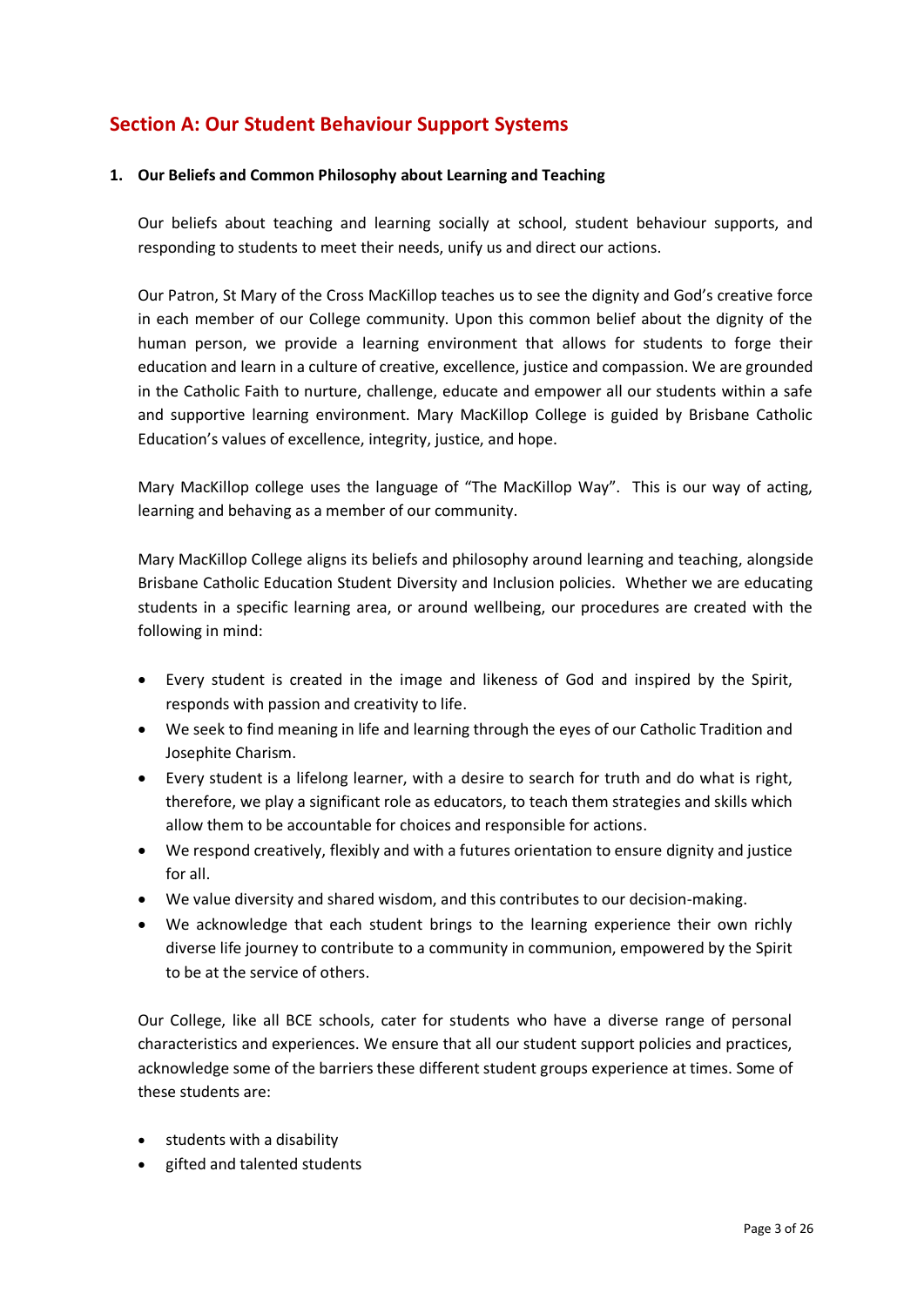- Aboriginal and Torres Strait Islander students
- students from culturally and linguistically diverse backgrounds
- students from a refugee or migrant background
- students living in out-of-home care
- students who identify as gender diverse or LGBTIQ+
- students from rural and remote communities
- students with mental health and wellbeing concerns
- disengaged and marginalised students

Student wellbeing and inclusivity unifies us and directs all our actions. We aim to be proactive round the explicit teaching of our expectations, aligned with our college values and for most of our students, this sets them up for success. At times however, we know that due to circumstances, there are some students who can present with challenging behaviours and they needed specific and targeted support in managing relationships within the school setting. Sometimes they may also need help with their emotional self-regulation as they may have a very strong fight/flight or freeze response when they feel anxious or threatened.

It is understandable that staff, students or community members who are present during the crisis or who hear of the event after the crisis may be concerned. Please note that all reasonable efforts will be taken to hear and address these concerns but at no time will confidential information about the student who has experienced the crisis be shared with others without appropriate and informed consent.

#### **2. Our Systems Approach - Positive Behaviour for Learning (PB4L)**

#### **2.1 What is Positive Behaviour for Learning?**

PB4L is a framework (Diagram 1) for schools that use a system approach to positive behaviour supports for all students. The aim of implementing the framework is to achieve increased academic and social progress and achievement for all students by using evidence-based practices. One of the focus areas is explicit teaching of behaviours that assists students to access learning – academically and socially - at all stages of development throughout their education.



Diagram 1: Adapted from *School-wide Positive Behaviour Support: implementers' blueprint and Self-Assessment,* by OSEP Centre On Positive Behavioural Interventions and Supports, 2004, Eugene OR: Lewis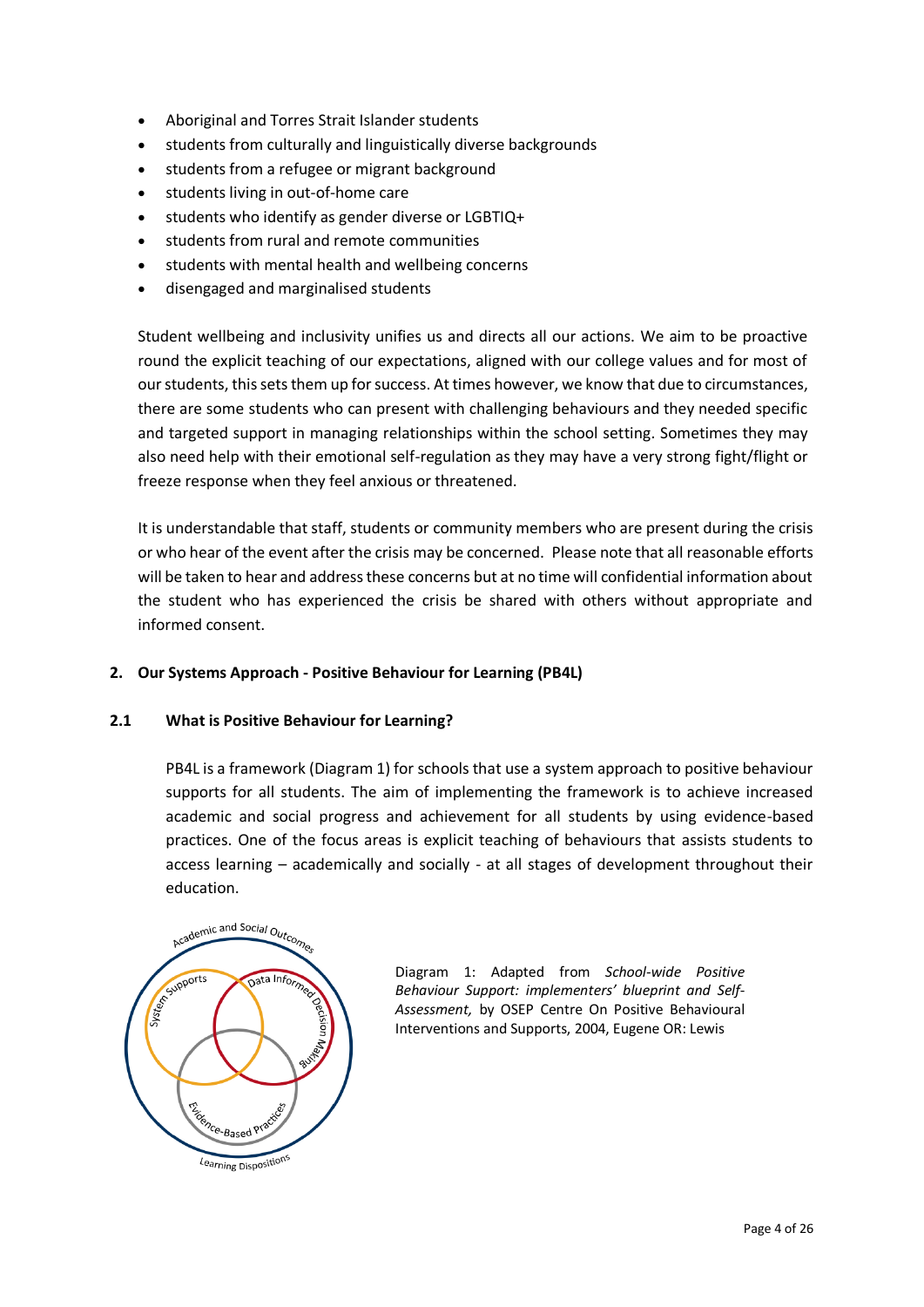#### **2.2 Theoretical and Conceptual Characteristics**

PB4L is the redesign of learning environments, not students. The theoretical and conceptual understandings of PB4Learning are firmly linked to Behavioural Theory and Applied Behavioural Analysis (Carr et al., 2002). This perspective emphasises that observable behaviour is an important indicator of what individuals have learned and how they operate in their environment. Environmental factors are influential in determining whether a behaviour is likely to occur, and new and alternative pro-social behaviours can be taught (Sugai & Horner, 2002; Sugai et al., 2008).

#### **2.3 Continuum of Support and Key Features**

An important component of PB4L is the adoption of a continuum of behavioural supports (Diagram 2) that, like academic instruction, acknowledges that students will need differing levels of behavioural interventions and supports to be successful at school. Within the continuum there are three levels of support.

• Tier 1 Universal Supports:

This first level focuses on universal behavioural and academic supports for all students. Here the focus is on prevention of problem behaviours, providing explicit teaching of expected behaviours and creating positive learning environments across all settings in the school. Research has shown that approximately 80-85% of students will respond to proactive universal supports, display the desired appropriate behaviours and have few behaviour problems (Horner & Sugai, 2005; Lewis, Newcomer, Trussell & Ritcher, 2006).

• Tier 2 Targeted Supports:

This second level focuses on targeted supports for students who continue to display problem behaviour even with the universal supports in place. Using data analysis, students are identified early, before problem behaviours become intense or chronic, to receive targeted supports such as small group social skill instruction, academic supports, mentoring and/or self-management strategies (Sailor et al., 2013).

• Tier 3 Personalised Supports:

This third level focuses on personalised supports that are intensive and individualised. These students will require highly individualised behaviour support programs based on a comprehensive behavioural assessment, which at times, will include mental health professionals and family and community services.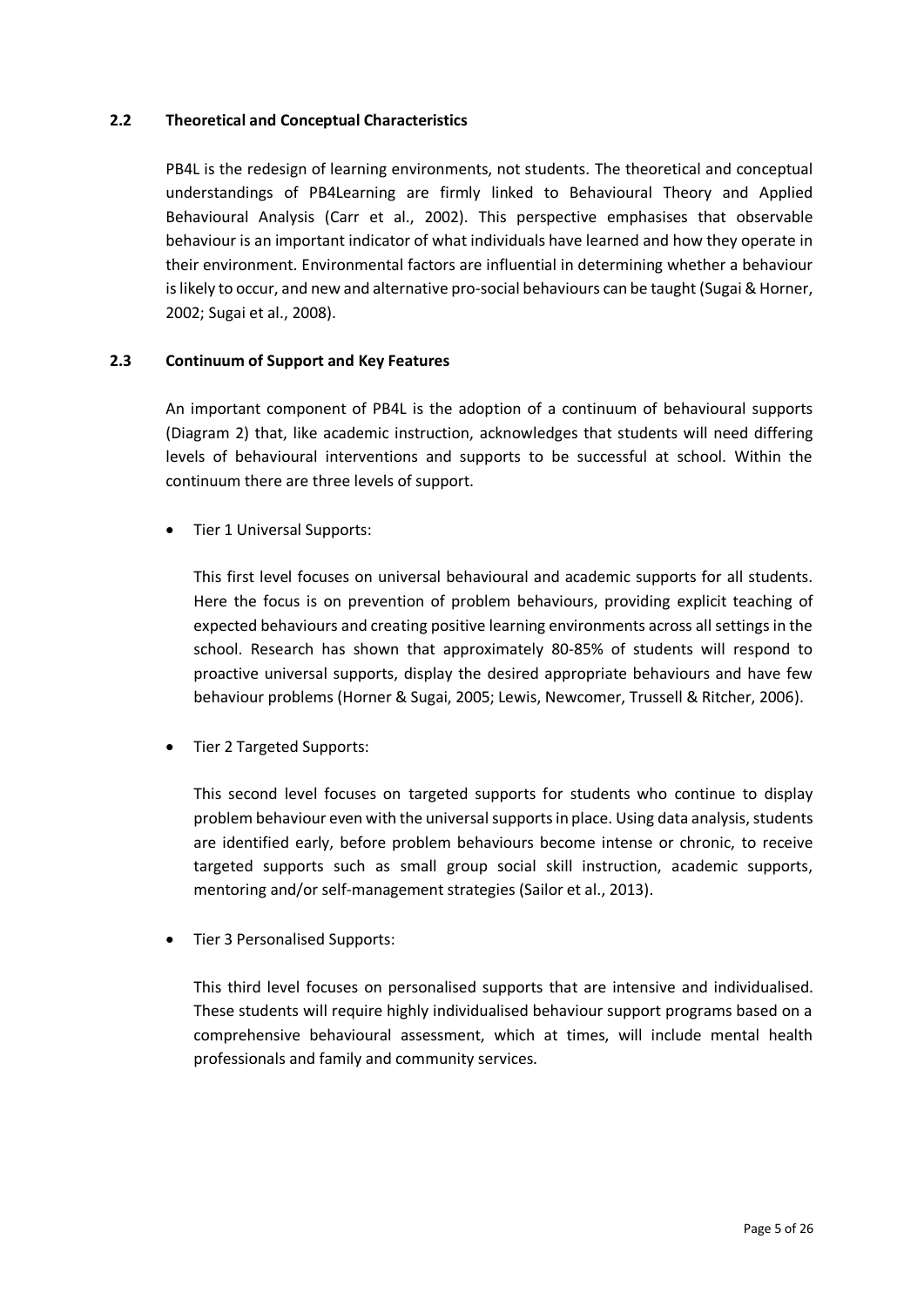#### Diagram 2: **CONTINUUM OF STUDENT SUPPORTS**



Personalised or Tier 3

- Individual students
- Assessment based
- Intense, durable intervention

Targeted or Tier 2

- Students at-risk
- High efficiency
- Rapid response

Universal or Tier 1

- All students
- All settings
- Preventative, proactive

By building a connected continuum, everyone in the school is aware of how each level of support is connected to the universal systems i.e. every targeted and individualised intervention uses the universal set of behavioural expectations to increase the likelihood of maintenance and generalisation to other contexts.

### **3. Student Behaviour Support Leadership & Professional Learning for School/College Staff Leadership and Staff Structure**

#### **The College**

All Academic staff are collectively responsible for Student Behaviour Support and Wellbeing4Learning. The responsibility of promoting and leading Wellbeing4Learning and Student Behaviour Support rests on the responsibilities of key role holders:

- CLT: College Principal + Deputy Principal + Assistant Principal Learning and Teaching + Assistant Principal – Religious Education
- Guidance Counsellor
- Insights Team: Middle Leader Differentiated Pedagogies + Middle Leader Engagements and Connections + Middle Leader - Pedagogies and Outcomes
- Heads of House
- Support Teachers: Inclusive Education

The HG teacher meets with students every morning and is responsible for their general wellbeing in the College. The House Group teacher checks the student is on time, prepared for their day of learning, is wearing the correct uniform, and follows up on issues of absence. The HG teacher connects with the student and builds a positive relationship with them and connects with the student on a pastoral level and. The HG teacher will refer issues of wellbeing concern to the Head of House, Deputy Principal, and other support staff, including the Guidance Counsellor, the ML: Differentiated Pedagogies and the ML: Engagements and Connections, ML: Pedagogy and Outcomes when necessary.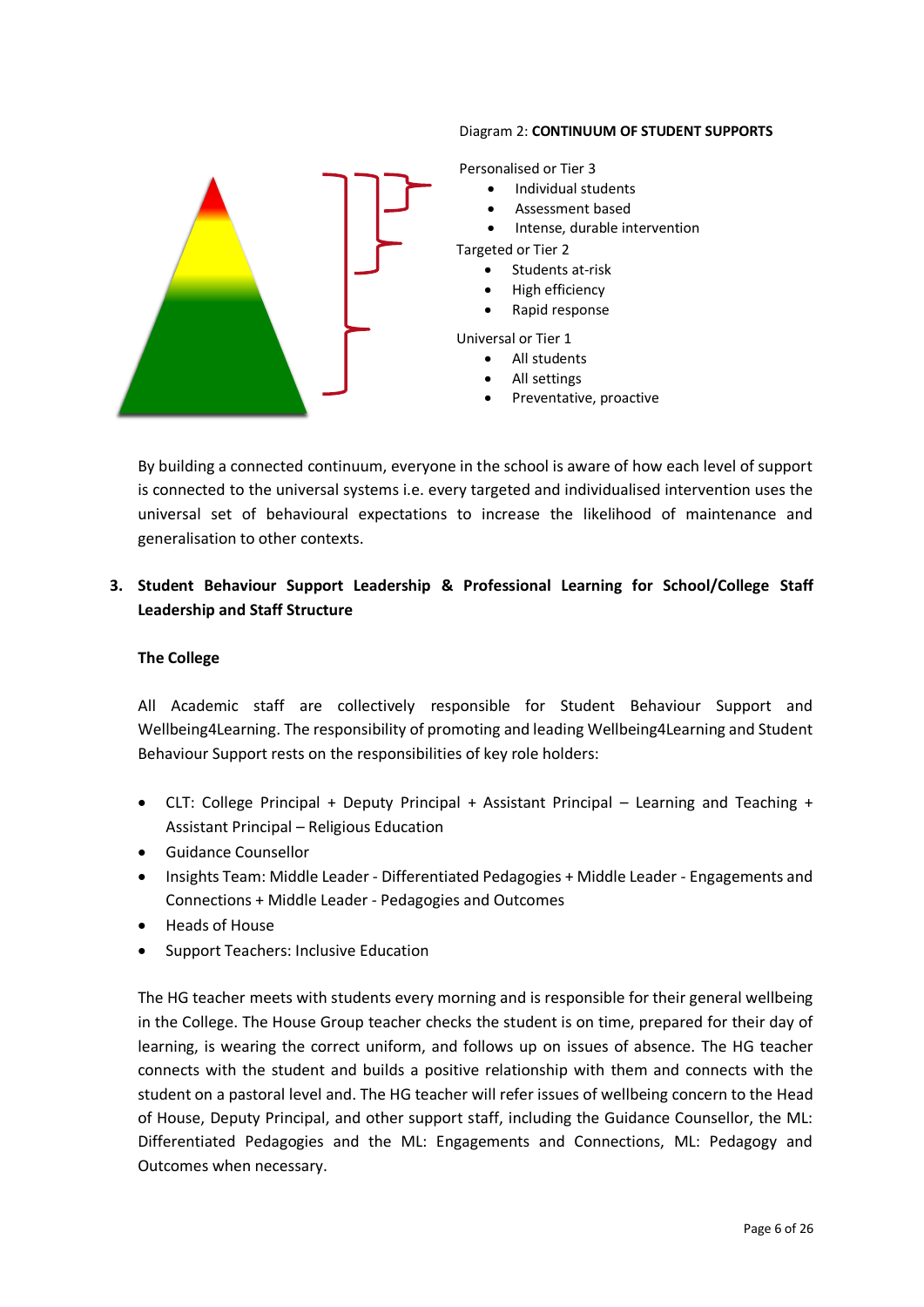HG teachers meet with their Heads of House every fortnight discuss matters pertaining to student wellbeing and refer to BI and Engage Student Support System data to identify and support students at risk. Additionally, the teachers and team leaders develop the Wellbeing4Learning Curriculum (PD Program), which includes learning experiences, Year Level Assemblies and House Assemblies to respond to emerging wellbeing issues and initiatives for young women and their families in our community.

The PB4L Team meets 3 times a term to develop The MacKillop Way and will continue to meet as a team to further implement and apply Tier 1 supports.

Wrap Around meetings occur weekly to provide support to teachers and students who are exhibiting behaviour that is not conducive to the MacKillop Way.

The Wellbeing Team, which consists of members of the CLT, the Heads of House, the Guidance Counsellor, and the Insights Team, and Support Teachers Inclusive Education ST:IE. The Wellbeing Team meet on a term-by-term basis as whole group, and weekly on a one to one and in small groups to discuss the wellbeing and pastoral concerns and issues of students, to develop strategies and programs to promote Student Behaviour Support and Wellbeing4Learning processes and structures. The Wellbeing Team uses data from SRS, BI, Engage and classroom teacher insights to applying appropriate Tier 2 supports based on the needs of students.

Specialist in-house and external staff support the high levels of needs and wellbeing of individual students (Snapshot Meetings). The College Leadership Team and the Guidance Counsellor, in partnership with consultants from Brisbane Catholic Education and external agencies collaborate to provide specialist and high levels of support for students with additional and high levels of need and support. The Guidance Counsellor and the ML: DP engages the specialist support of Autism Queensland on a weekly basis to support students and their peers who are on the Autism Spectrum. Additionally, these role holders liaise with external agencies and specialists to gather information and data about students with additional needs.

# **Section B: Our Student Behaviour Support Practices**

#### **1. Clarity: Our Expectations**

School-wide expectations encourage consistent communications and establish a common language of expectations for all staff and students and across all settings. Agreed upon student expectations promote the school's Catholic Identity and provide consistency across the staff and school community.

Our expectations are aligned to our College Values:

- Spirit nurturing our light to shine brightly
- Courage harnessing our inner strength
- Integrity honouring good judgement and right choices
- Service acting justly to give life to others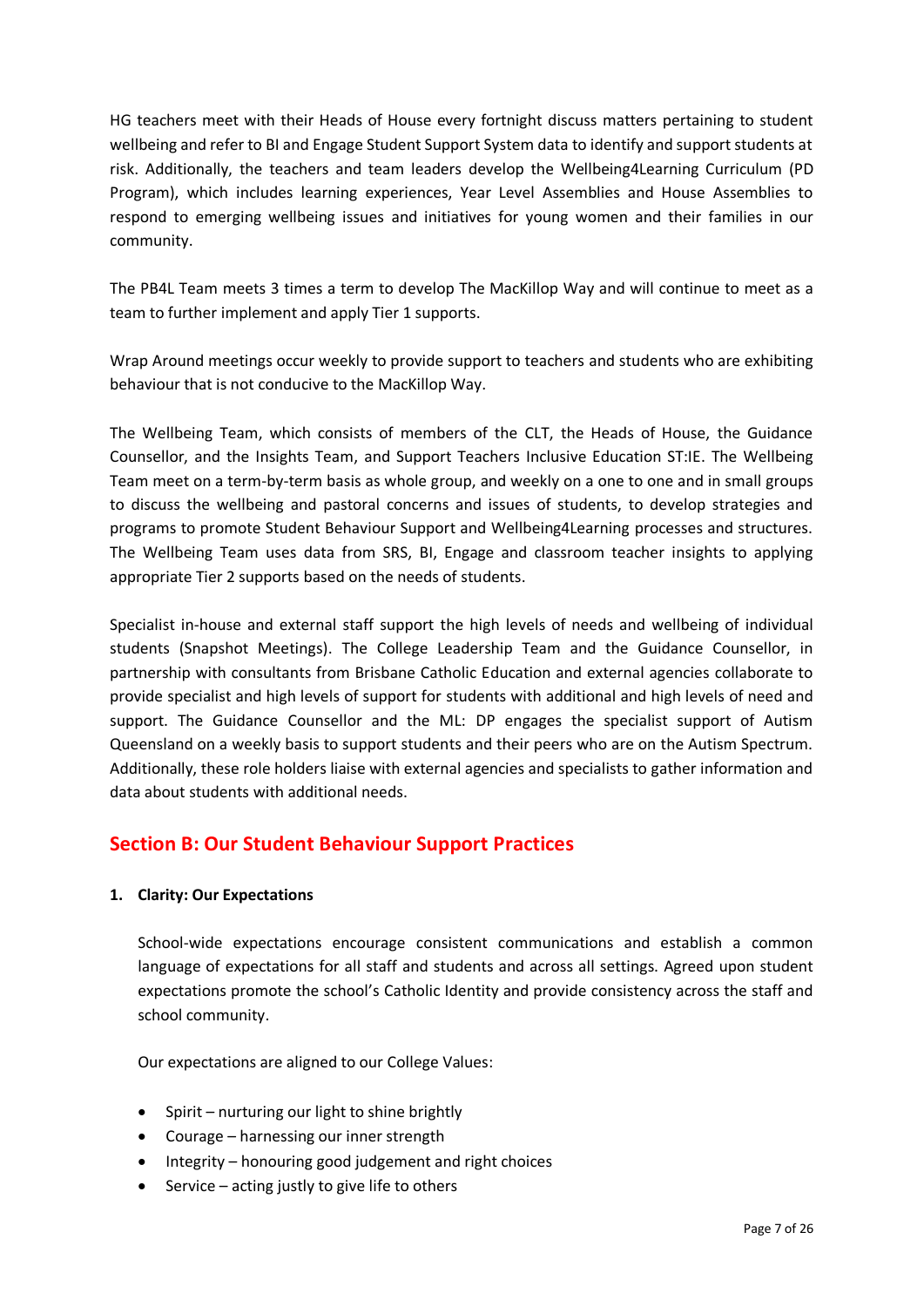- Unity respecting self and others
- Wisdom embracing insights to inspire

At Mary MacKillop College, we use the language of the "MacKillop Way". This is our way of acting, speaking and behaving as a member of our community. The MacKillop Way outlines the expectations of behaviours we expect all students and staff to learn, practise and demonstrate. They allow us to teach proactively and to provide students and parents with a positive message about behaviours for learning at school.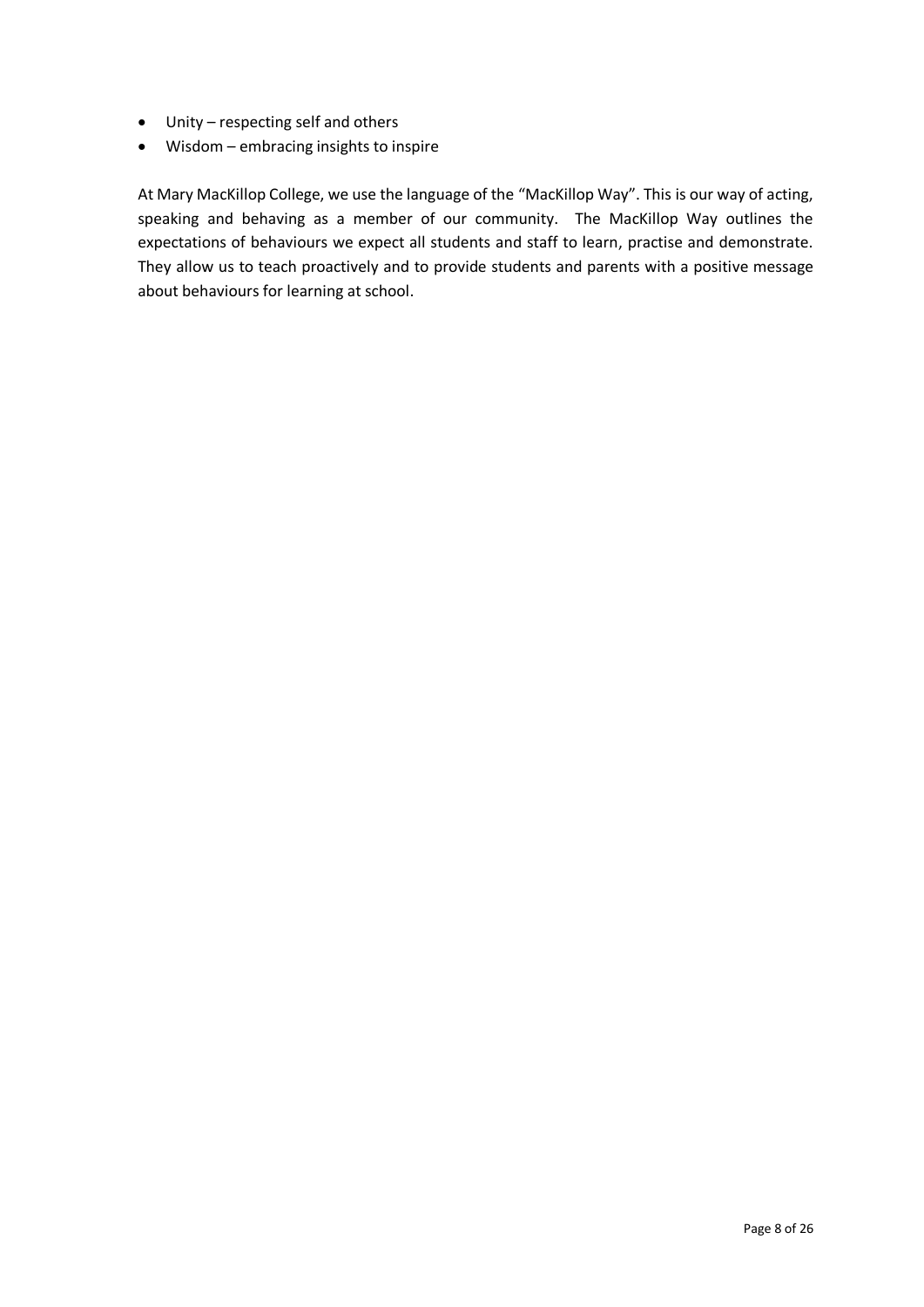#### **The MacKillop Way**

|                                                            | Classroom                                                                                                                                                                                                                                                                | <b>Break time</b>                                                                                                                       | Community                                                                                                                                                                                                                                                                                                                              |
|------------------------------------------------------------|--------------------------------------------------------------------------------------------------------------------------------------------------------------------------------------------------------------------------------------------------------------------------|-----------------------------------------------------------------------------------------------------------------------------------------|----------------------------------------------------------------------------------------------------------------------------------------------------------------------------------------------------------------------------------------------------------------------------------------------------------------------------------------|
| <b>Spirit</b><br>Nurturing our light to shine<br>brightly  | I find and bring joy to achieve my learning<br>$\bullet$<br>potential<br>I embrace the Catholic faith of the College and am<br>$\bullet$<br>inspired by the Josephite traditions<br>I embrace my own spirituality and respect the<br>$\bullet$<br>spirituality of others | I bring joy to my interactions with others<br>$\bullet$<br>I am hope-filled and move forward in new and<br>$\bullet$<br>productive ways | I am faithful and humble in the service of God<br>through loving others<br>I am a person of faith who values and accepts<br>diversity                                                                                                                                                                                                  |
| Courage<br>Harnessing our inner strength                   | I respond positively to challenges as<br>opportunities for growth and success<br>I never give up on my learning<br>$\bullet$<br>I take educated risks<br>$\bullet$                                                                                                       | I am an upstander, not a bystander                                                                                                      | I express and take pride in all that I do<br>I challenge myself culturally, spiritually and<br>physically to strengthen my resilience                                                                                                                                                                                                  |
| Integrity<br>Honouring good judgement and<br>right choices | I try my hardest<br>$\bullet$<br>I allow others to do their best                                                                                                                                                                                                         | I interact positively and lovingly with others<br>$\bullet$<br>We care for our spaces<br>$\bullet$                                      | I respect my surroundings and others                                                                                                                                                                                                                                                                                                   |
| <b>Service</b><br>Acting justly to give life to others     | I try my hardest<br>$\bullet$<br>I allow others to do their best<br>$\bullet$                                                                                                                                                                                            | I interact positively and lovingly with others<br>$\bullet$<br>We care for our spaces<br>$\bullet$                                      | I respect my surroundings and others<br>$\bullet$                                                                                                                                                                                                                                                                                      |
| Unity<br><b>Respecting self and others</b>                 | I am inclusive in my classroom activities<br>I show respect for others by actively listening<br>$\bullet$<br>I share my strengths and recognise strengths in<br>$\bullet$<br>others to achieve common goals                                                              | I welcome all my community to share my break<br>$\bullet$<br>time and space in our College                                              | I embrace opportunities to join co-curricular<br>groups<br>and activities in our College<br>I foster an atmosphere of support and<br>encouragement<br>I wear my uniform in the community with pride to<br>show that I am proud to be a MacKillop Woman<br>I engage with opportunities in the community to<br>grow as a MacKillop Woman |
| Wisdom<br><b>Embracing insights to inspire</b>             | I try my hardest<br>I choose to do the right thing<br>$\bullet$<br>I reflect on my learning to achieve my best<br>$\bullet$<br>I look for opportunities to learn and extend myself                                                                                       | I model the values of our College<br>$\bullet$<br>I choose to make wise decisions when resolving<br>$\bullet$<br>differences            | I choose to engage myself with people<br>$\bullet$<br>who exemplify our College values<br>I contribute positively to the world<br>$\bullet$                                                                                                                                                                                            |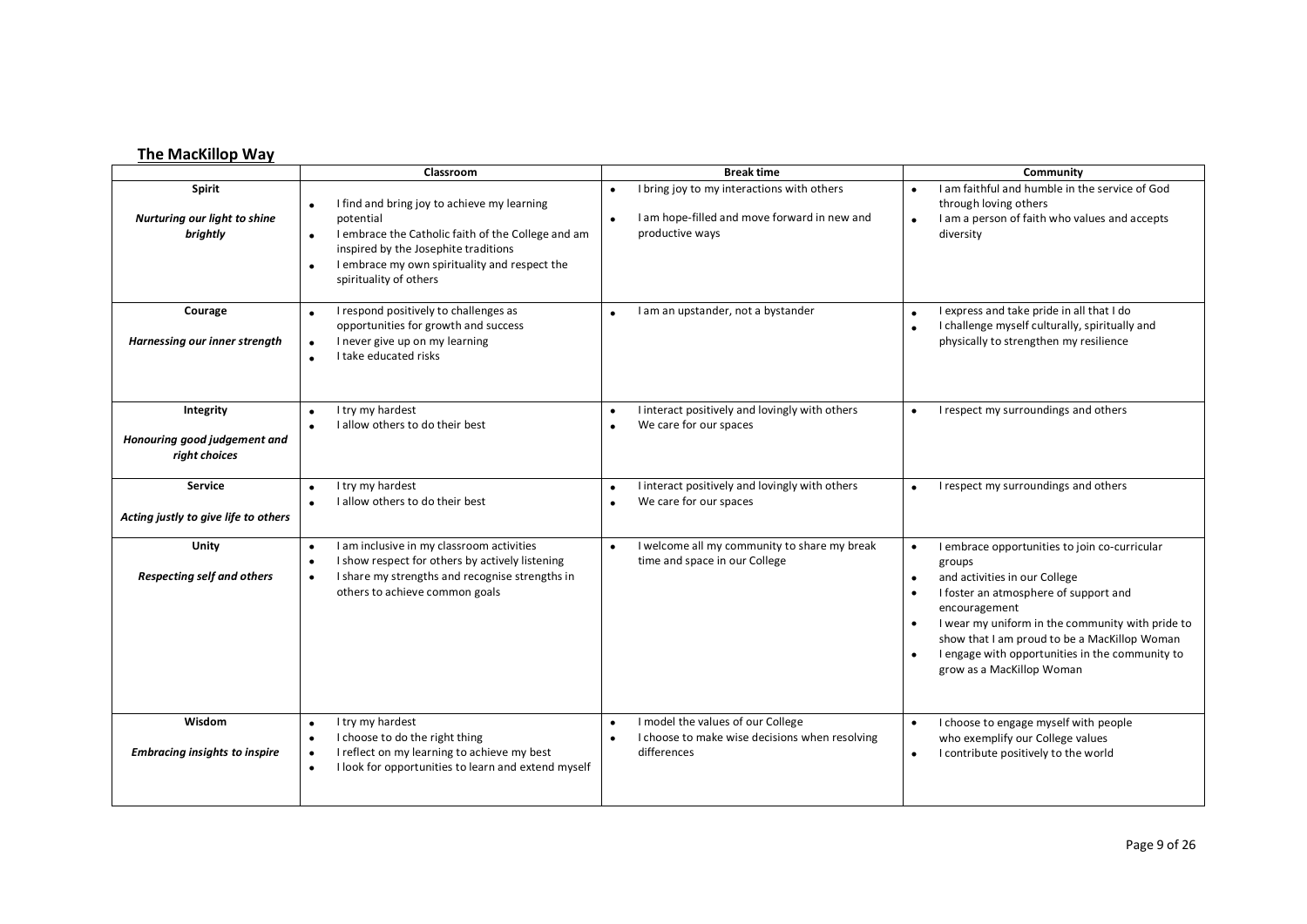#### **2. Wellbeing4Learning – PD Curriculum**

In addition to our school expectations, our PD Curriculum is informed by the General Capabilities in the Australian Curriculum, BCE's Shape Paper, the Catholic Perspective embedded within the HPE content descriptors and the PERMA-H framework for wellbeing. The General Capabilities encompass the knowledge, skills, behaviours, and dispositions that, together with curriculum content in each learning area and the cross-curriculum priorities, will assist students to live and work successfully in the twenty-first century.

The Personal and Social Capability is one of the seven General Capabilities that outlines student developmental stages of self-awareness, self-management, social awareness, and social management. The behavioural and social emotional skills in this capability are to be taught through the learning areas of the approved curriculum. [www.acara.edu.au](http://www.acara.edu.au/)

The PD Curriculum and lessons form an important part of our role as teachers and our implementation of the BCE policy and Shape Paper on "Catholic Perspective on Relationship and Sexuality Education". Research shows that well designed and implemented PD lessons builds staff/student relationships and results in more academically motived and connected students.

#### **3. Focus: Teaching Expected Behaviour**

Effective instruction requires more than providing the rule  $-$  it requires instruction, practice, feedback, re-teaching, and encouragement (Sprague & Golly, 2005). Instruction takes place each day, throughout the day, all year long.

In addition, direct teaching may be done using some or a combination of the following:

- Beginning of school year on orientation and start up days.
- At the start of each term in curriculum classes and revisited throughout the term.
- Clarity of expectations in lesson and curriculum planning.
- Becoming a MacKillop Woman Orientation Program for new Year 7s.
- PD Lessons each Years 7 10 weekly lessons based on Term units of curriculum that address Personal and Social Capabilities as outlined in the Australian Curriculum, which are augmented by Year Level Assemblies, Camps, and Retreat experiences.
- Year Level, House, and College Assemblies followed by group practice in House Group.
- Long House Groups focussed lessons.
- New student orientation when needed.
- Leadership formation: Big Sister Little Sister Program, House Mentors and Ambassadors for Identity and Mission, Student Leadership Team.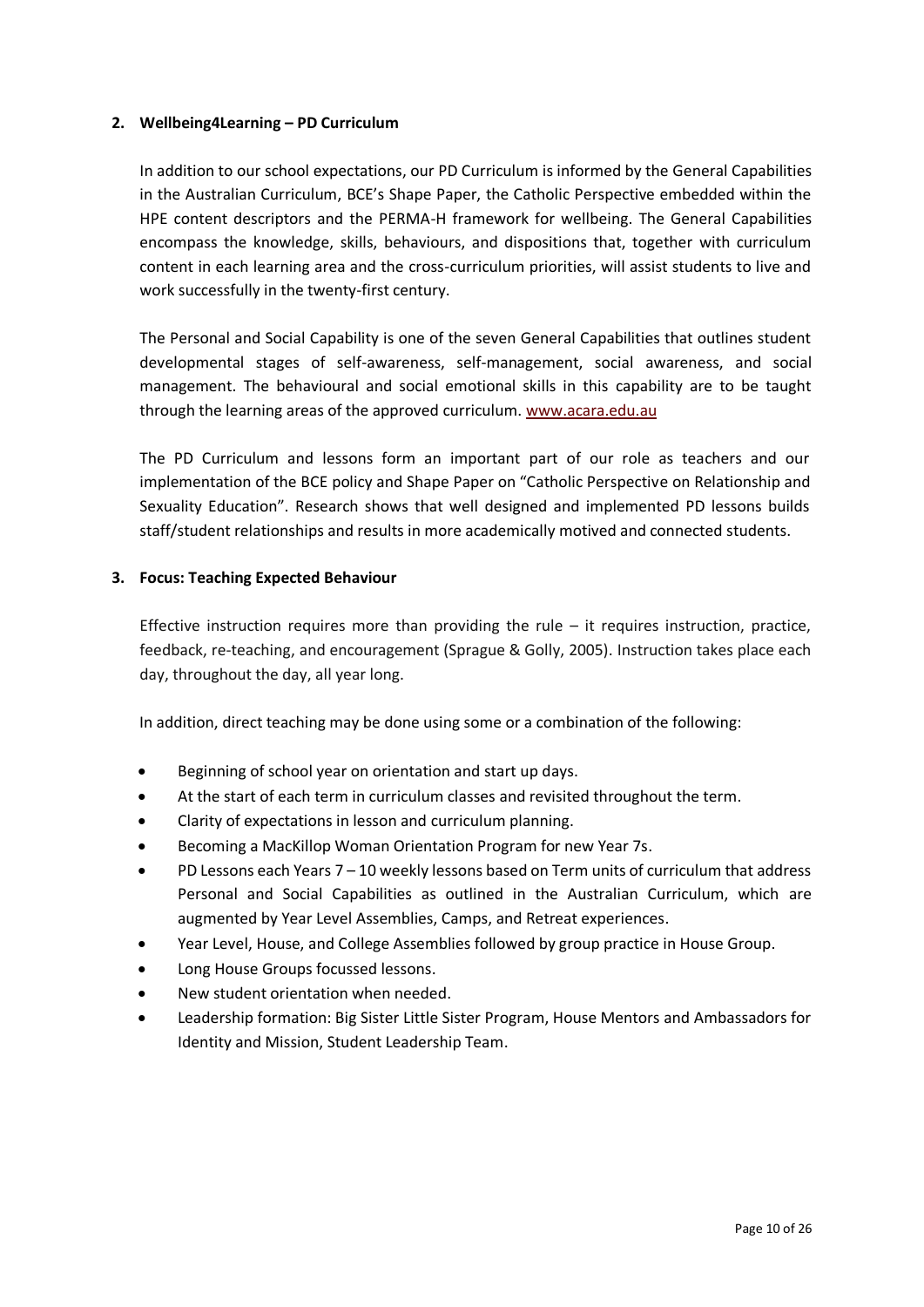#### **4. Feedback: Encouraging Productive Behaviours for Learning**

#### **4.1 Tier 1 Universal Supports**

Feedback should cause thinking (Dylan Wiliam, 2011). In education, we use the term "feedback" for any information given to students about their current achievements (Wiliam, 2011 p.122). Feedback to students provides them with the way to move their learning forward and make progress in their learning.

Our school encourages and motivates students, both as they are learning the expected behaviours and then to maintain those skills and dispositions as students become more fluent with their use. Specifically, our school encouragement system utilises effective, specific positive feedback, adult attention (contingent and non-contingent) and a tangible reinforcement system.

The encouragement strategies in place for school and classroom include our Menu of Reinforcers:

| <b>School practices that</b>                 | <b>Classroom practices that</b>               |  |
|----------------------------------------------|-----------------------------------------------|--|
| acknowledge expected behaviours              | acknowledge expected behaviours               |  |
| House Awards – students receive awards on a  | Class reward strategy to reward students and  |  |
| House Assembly for demonstrating the Values  | the class when expected and productive        |  |
| and Actions of their House                   | behaviours are demonstrated                   |  |
|                                              | e.g. The Marble Jar                           |  |
| Attendance Awards - Fortnightly rewards for  | Specific positive feedback to acknowledge     |  |
| high attendance                              | instances and examples of students            |  |
|                                              | demonstrating expected and productive         |  |
|                                              | behaviours                                    |  |
| Appointment to House Mentor and              | Specific positive feedback to acknowledge     |  |
| Ambassador positions, and the SLT, and other | instances and examples of students completing |  |
| leadership opportunities to recognise their  | set work and staying on task                  |  |
| positive expressions of behaviours           |                                               |  |

Classroom teachers may provide this positive support to students using some of the following strategies:

- giving verbal praise
- giving written praise in the student planner
- contacting parents of their PC students as a form of welcome
- providing guidance and advice to students on how to show courtesy and respect for others
- encouraging students to take responsibility for their actions and to seek solutions to their own problems
- displaying student work
- giving positive feedback on student work or behaviour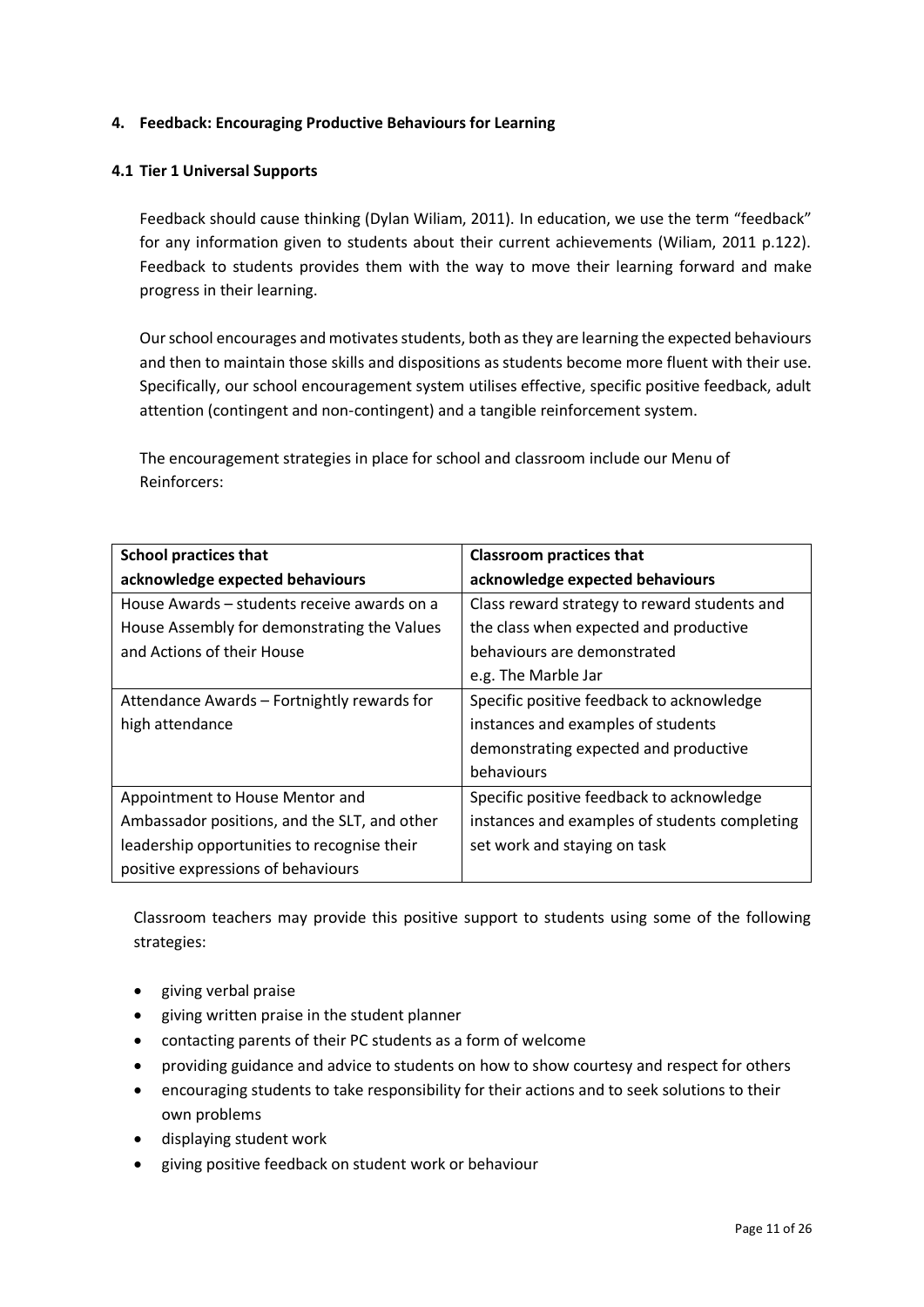- sending letters of commendation to parents
- assisting students with organisational skills and meeting deadlines
- assisting students with assignments
- giving students extra tuition where necessary
- making appropriate modifications to assessment tasks where necessary
- providing opportunities for student success
- attending parent information evenings to develop partnerships with parents
- allocating students areas of responsibility within the classroom
- encouraging students to participate in class activities
- encouraging students to participate in extra-curricular activities
- encouraging students to participate in House activities
- encouraging students to participate in team-based projects or activities
- referring students to staff who may assist them e.g. Heads of House, the Guidance Counsellor, Assistant Principal/Deputy Principal, VET Leader
- nominating students for awards at House assemblies
- nominating students for awards at the Celebration of Excellence

#### **4.2 Tier 2 Targeted Supports**

Targeted evidence-based interventions play a key role in supporting students at risk of academic and social problems and may prevent the need for more intensive interventions (Sailor et.al., 2009). These students consistently have trouble with low level but disruptive behaviours that interfere with instruction and hinder student learning. Targeted inventions should be timely and responsive and use similar strategies and social curriculum across a group of students.

Students are identified proactively, using academic, behaviour and attendance data accompanied by teacher nomination or through a screening process. Our targeted supports have systems in place to monitor student progress, make modifications, and gradually decrease support as student behaviour and engagement improves.

The evidence-based targeted supports currently available for students in the school include:

- The Behaviour Education Program (Check in- Check out) (Crone, Horner & Hawken, 2004). This evidence-based Tier 2 support builds on the school-wide expectations by providing students with frequent feedback and reinforcement from their teacher/s, a respected facilitator, and the student's parents for demonstrating appropriate behaviour and academic engagement. The goal is to move the student to self-management.
- The Check and Connect Mentoring Program (Christenson et al, 2012). The core of Check and Connect is a trusting, relationship between the student (Year 10 -12) and a caring, trained teacher mentor(Head of House; ST:IE; ML:DP; ML:EC; ML:PO; ML: Pathways. This mentor both advocates for and challenges the student and partners with the family, school, and community to keep education salient for the student.
- Social Skills Clubs/Groups. This type of intervention involves directly teaching social skills to enhance a student's ability to interact with peers and adults. Whilst social skill instruction may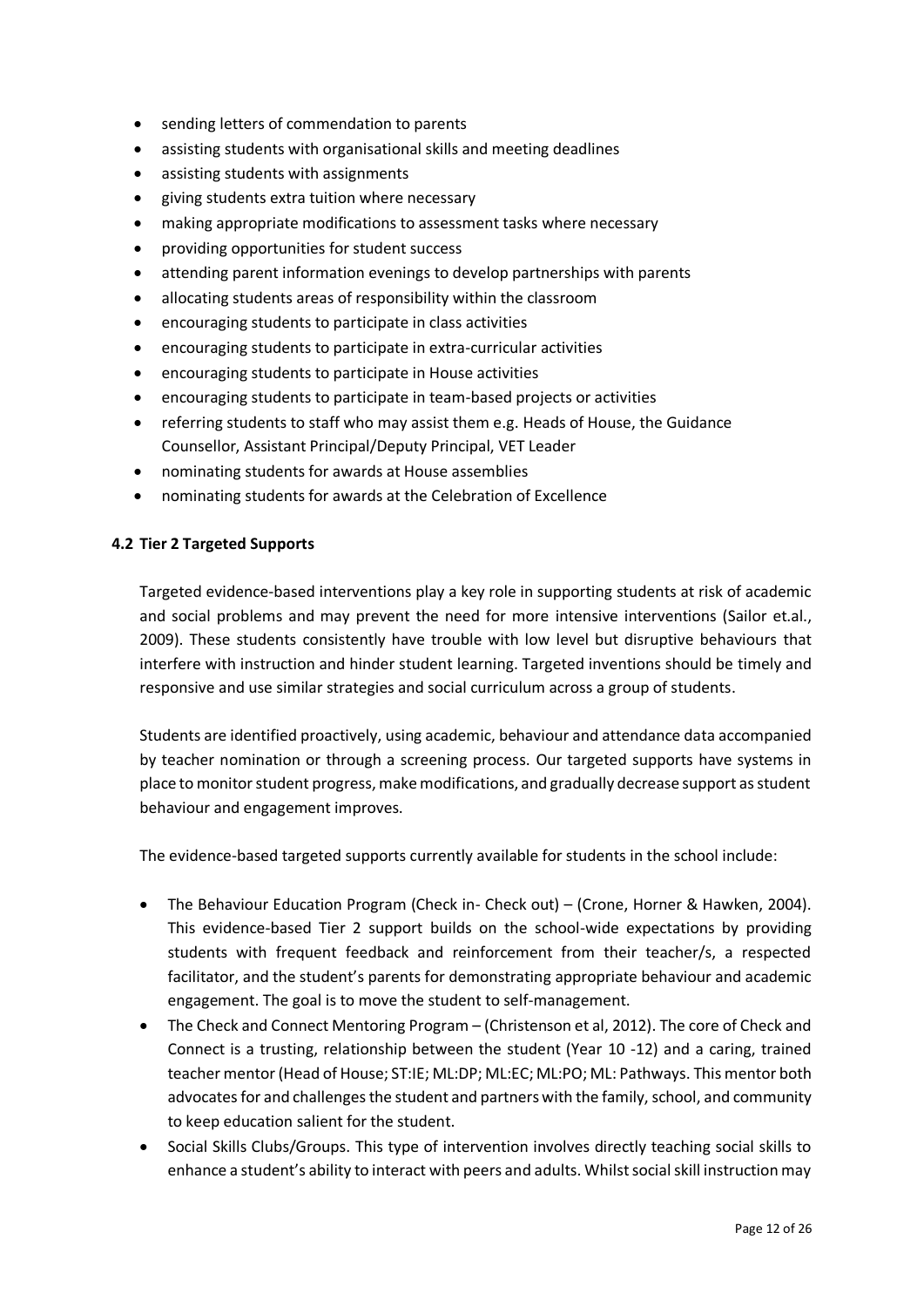be part of the work done in universal supports this type of targeted support occurs in smaller groups with students who require additional practice and feedback on their behaviour. A teacher or guidance counsellor facilitates this type of group.

Selfcare Group – targeted at students whose self-care and sense of self is diminished or threatened by personal circumstances or social and emotional deficits; run by the GC and with a focus on skills and strategies to support emotional and physical self-care.

Positive Peers Group- targeted at Years 7 and 8s who are experiencing peer conflicts and have deficits in their social skills; facilitated by the GC and HOH.

- Pathways students are provided with opportunities outside of the class and school environment to develop knowledge and skills in alternative learning environments, which are targeted at Senior Students.
- Tidda Girls A group of students who identify as Aboriginal and Torres Strait Islander. They are provided with cultural mentoring and liaison with ATSI Liaison Officer and representatives of their community.

#### **4.3 Tier 3 Personalised Supports**

Successful outcomes for students whose behaviour have not responded to Universal or Targeted supports are dependent on our ability to intervene as early as possible with appropriate evidence–based interventions. A function-based approach is an essential feature of PB4L.

Personalised supports currently on offer at the school include:

- Individual Behaviour Support Plan
- Guidance Counsellor support services
- Student Support Team case management planning and implementation of individualised support plans and monitoring data
- Partnerships with outside support agencies and specialists e.g. Autism Queensland, external mental health providers
- The Check and Connect Mentoring Program (Christenson et al, 2012)
- College Chaplain social emotional and wellbeing focus, connects with families and students to support their social and emotional wellbeing

#### **5. Feedforward: Responding to Unproductive Behaviours**

Even with our positive approach to teaching and supporting expected behaviours for learning, unproductive student behaviour will still occur. For some students, they do not know how to perform the expected behaviour, or don't know it well enough to routinely use it at the appropriate times. For some students, the maladaptive behaviours they are using appear to meet their needs. When responding to unproductive behaviours, all staff take a positive, supportive approach that builds, maintains, and sustains relationships with students.

To feedforward when responding to unproductive student behaviours, we have a system in place that enables staff to respond to minor unproductive behaviours efficiently and effectively, to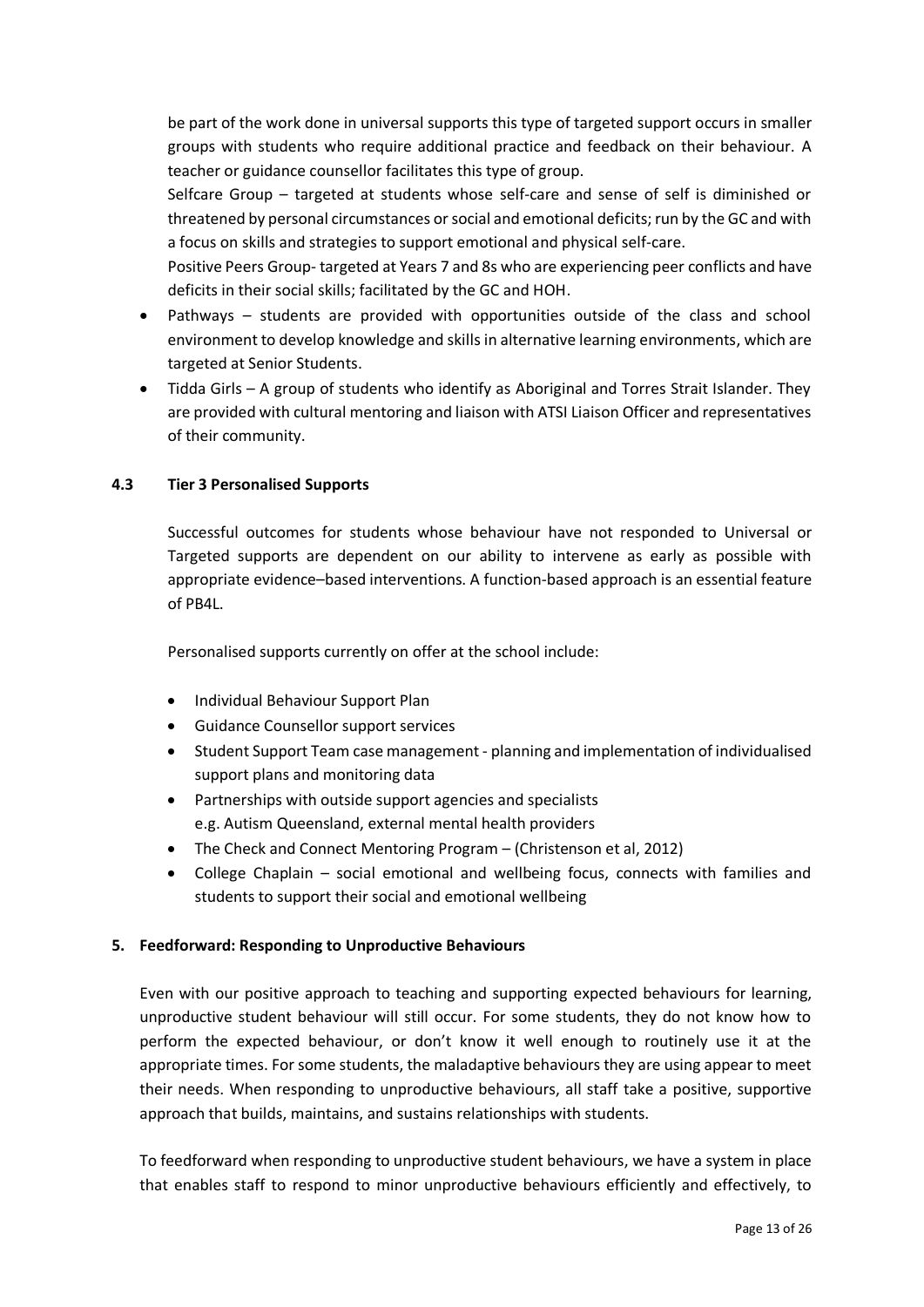chronic persistent minor behaviours and to major unproductive behaviours that hinder learning. In this continuum, thinking begins with clarity between minor behaviours (that can and should be managed by teachers, within the context of the classroom and non-classroom settings) and major behaviours(that are best managed in a more private setting with the class teacher and leadership in partnership). The definitions of teacher managed behaviours (Minor) and teacher plus leadership managed behaviours (Major) have been included in Appendix A.

Although the teacher is the key problem solver when responding to minor behaviours, they collaborate, and share creative strategies, with colleagues. Teachers respond to minor behaviours using best practices that include reminders of expectations, re-directing to learning and reteaching behaviours. Appendix A includes a summary of practices that may be utilised.

The positive, support strategies currently in place for responding to unproductive behaviours at ourschool can be classified under the three evidence-based approaches recommended in BCE SBS policy and procedures, and include:

| De-escalation                  | Problem-solving                | <b>Restorative</b>            |
|--------------------------------|--------------------------------|-------------------------------|
| Supervised calm time in a safe | Teacher - student              | Student apology               |
| space in the classroom $-$ in- | conversation and planning      | Student contributes back to   |
| class TOC                      | Connect - Correct -            | the class or school community |
|                                | Collaborate                    |                               |
| Supervised calm time in a safe |                                | Restorative conversation      |
| space outside of the classroom | Teacher - student - parent     | Reconnect with Head of House  |
| out-of-class TOC               | meeting                        | Restorative conference        |
|                                | Scheduled for Terms 2 and 3    | facilitated by Heads of House |
| Provide choices and            | On-demand as required          | or Deputy Principal           |
| differentiated learning        | Minor Academic and             |                               |
| activities                     | Behavioural supports and       |                               |
| (Snapshots with adjustment     | solutions                      |                               |
| and supports)                  |                                |                               |
|                                | Teacher - student - leadership |                               |
| Individual crisis support and  | conversation                   |                               |
| management plan (Individual    | Re-entry meetings after        |                               |
| Safety and Support plans)      | withdrawal                     |                               |
|                                | Snapshot meetings with GC      |                               |
|                                | and ML:DP                      |                               |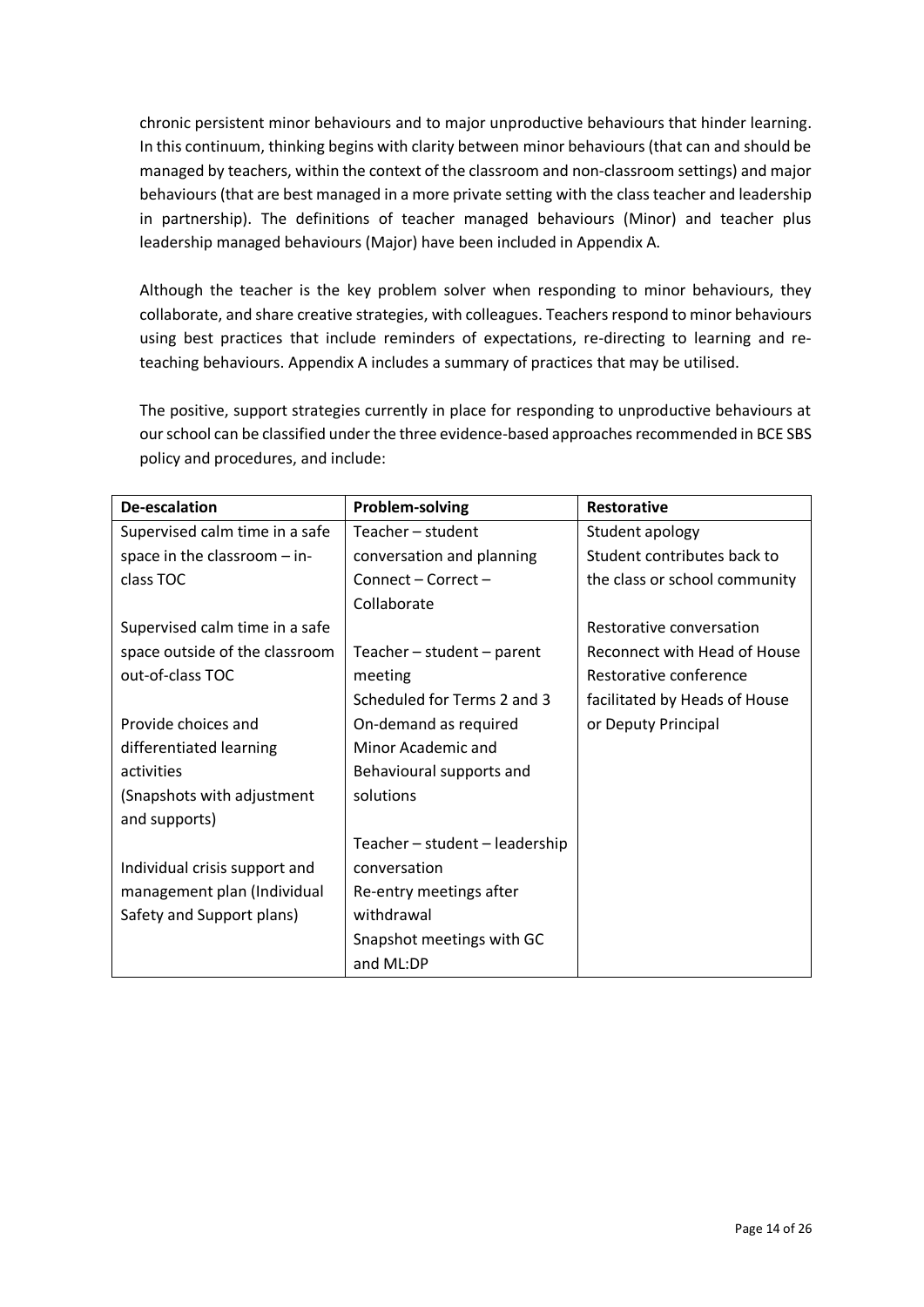#### **6. BCE Formal Sanctions**

#### **6.1 Detention Process**

At Mary MacKillop College, we use the term, Reconnect. In this process, students are referred to their Heads of House and other Middle Leaders to engage in a reflection of unproductive behaviours after the process of Connect-Correct-Collaborate. Parents/Caregivers may be notified if the unproductive behaviours persist. The Reconnect session is held at lunchtimes sessions include conversations and planning to support restorative dialogue, re-establish expectations using the MacKillop Way, and to make plans to change unproductive and achieve productive behaviours.

Teachers can also refer students for an Academic Support Session. In this process, students are referred to their Head of Faculty or other MLs to engage in a focussed academic support session to complete assessment or incomplete school/homework. These support sessions are usually held after school or at lunchtime (depends on the student's situation and the required support). The classroom teacher is usually involved in this process to support the student to complete their work. Parents and Caregivers are notified of this process.

#### **6.2 [Suspension Process](https://mybcecatholicedu.sharepoint.com/policies-and-procedures/ResourceStore/Suspension%20procedure.pdf#search=suspension)**

The Principal or Deputy Principal may suspend a student for Major Behaviours:

- Persistent non-compliance, when students, in their relationships with staff and/or other students, persist with disrespectful, disruptive, or defiant behaviours, or students who are persistently harassing and intimidating staff or other students verbally.
- Persistent breaches of the MacKillop Way.

This process occurs after a student has engaged in a major behaviour. The College Principal and Deputy Principal in consultation with Middle Leaders gather information to discern the aspects of the Major Behaviour Incident. The College Principal and Deputy Principal enters the Suspension Records, informs families and the students, and arranges the Re-Entry meetings and procedures

#### **6.3 [Negotiated Change of School](https://mybcecatholicedu.sharepoint.com/policies-and-procedures/ResourceStore/Negoitated%20Change%20of%20School%20procedure.pdf#search=negotiated%20change%20of%20school)**

A negotiated change of school may be negotiated between the College Principal and parents/caregivers in consideration of the following:

- the environment that best provides for the student's learning, personal, social, emotional, and spiritual needs,
- schools that provide an educational program suitable to the student's needs, abilities, and aspirations,
- the process by which the change is to be negotiated,
- the support required by the student and family to make the transition,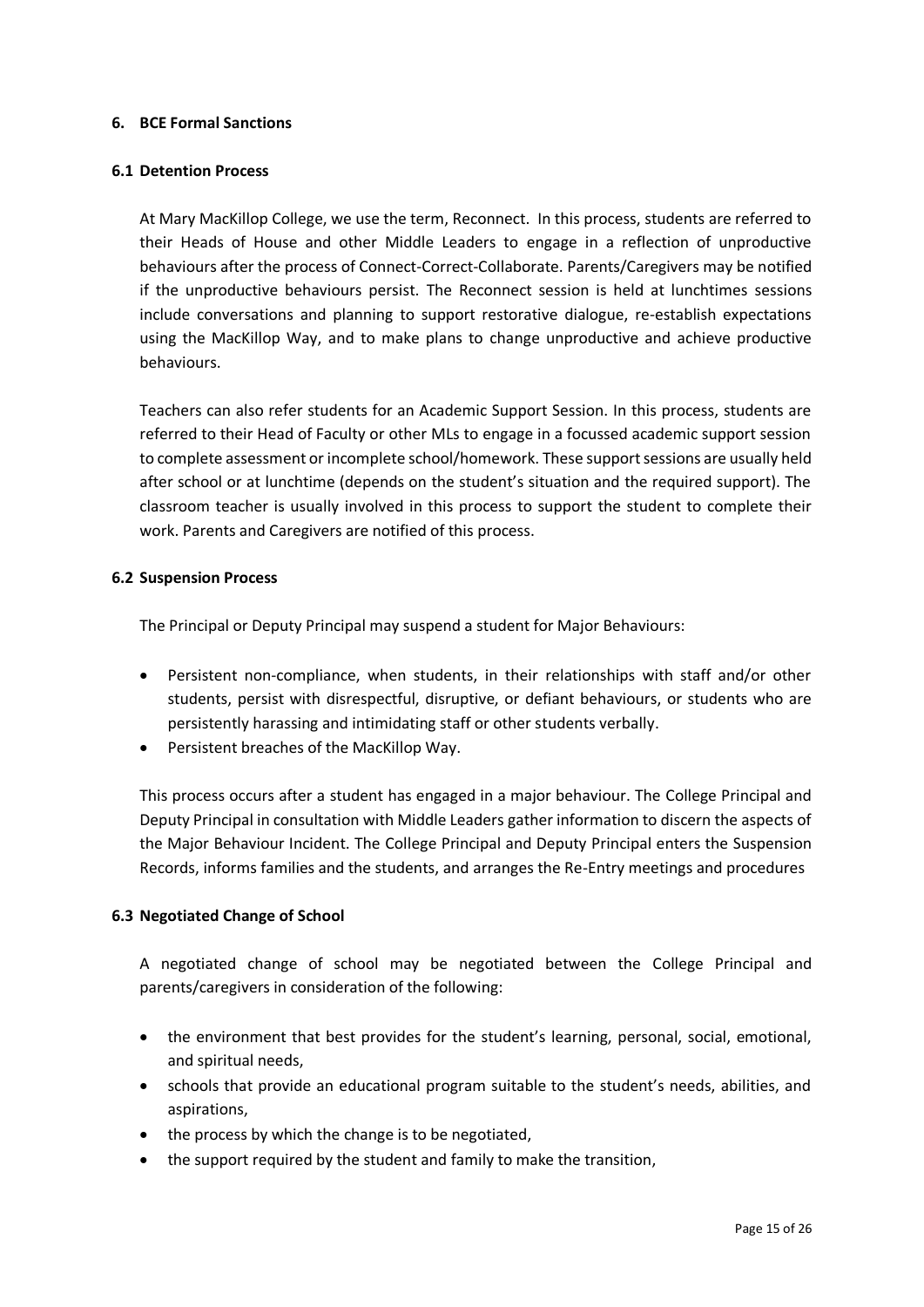• to document all considerations, determinations, and communications of the negotiated change of school.

#### **6.4 [Exclusion](https://mybcecatholicedu.sharepoint.com/policies-and-procedures/ResourceStore/Exclusion%20procedure.pdf?csf=1&e=3JQkUL&cid=5f51d06b-7979-4740-897b-24a8614e1d4a)**

The Principal may recommend Exclusion as a last resort when other behavioural supports outlined in the Student Behaviour Support policy have been unsuccessful. They may consider Exclusion with the following considerations:

- to signal that the student's behaviour is not accepted in a school because it seriously interferes with the safety and wellbeing of other students and/or employees,
- remove the student from an established environment in which unproductive behaviour patterns have become entrenched,
- provide the student with an opportunity for a fresh start in another school, which may prove to be better suited to the student's needs.

For appeals, the school aligns to BCE processes.

#### **7. Bullying and Cyberbullying – Information, Prevention and School/College Responses**

The purpose of this section of our School Student Behaviour Support Plan is to describe our approach to positive, proactive practices in support of student behaviour and wellbeing in relation to the prevention, intervention and responses to student bullying and harassment.

Mary MacKillop College does not tolerate bullying.

Mary MacKillop College is committed to providing a safe and caring environment that fosters respect for others. Mary MacKillop College believes that in order for students to learn to the best of their ability and to extend personal growth, they must have a safe and friendly environment. The College will provide a positive culture where bullying is not accepted, where everyone will have the right to be respected by others, the right to learn or to teach, and the right to feel safe and secure in the school environment. We aim to educate, prevent and intervene. The Anti-Bullying Policy is supported through educating students about appropriate behaviours towards others, consequences of their actions, useful strategies to implement when dealing with others, the importance of owning actions, the procedures for reporting bullying without fear of retaliation and retribution restorative practice.

#### **7.1 Definition**

The national definition of bullying and harassment for Australian schools says:

Bullying is an ongoing and deliberate misuse of power in relationships through repeated verbal, physical and/or social behaviour that intends to cause physical, social and/or psychological harm. It can involve an individual or a group misusing their power, or perceived power, over one or more persons who feel unable to stop it from happening.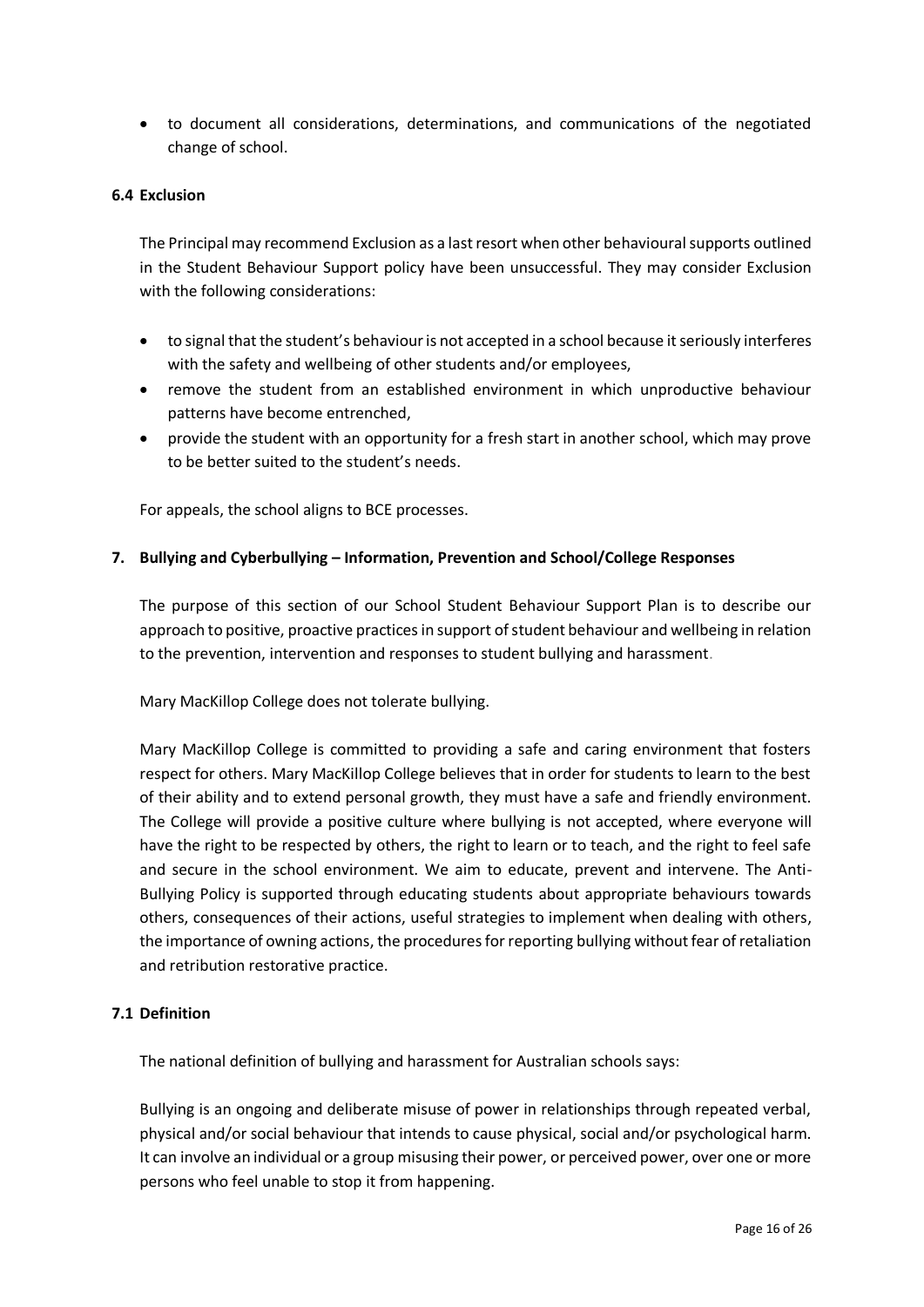Bullying can happen in person or online, via various digital platforms and devices and it can be obvious (overt) or hidden (covert). Bullying behaviour is repeated, or has the potential to be repeated, over time (for example, through sharing of digital records).

Bullying of any form or for any reason can have immediate, medium and long-term effects on those involved, including bystanders. Single incidents and conflict or fights between equals, whether in person or online, are not defined as bullying. (Ref: Bullying No Way).

Our whole-school approach to preventing and responding to student bullying and harassment.

Our school uses the PB4L framework and the Australian Education Authorities resource Bullying NoWay! To assist our students, staff and school community to understand, teach, prevent and respond to bullying and harassment.

#### **7.2 Understanding Bullying and Harassment**

Every year staff undertake mandatory professional learning to recognise the signs of bullying, harassment and cyberbullying.

#### **7.3 Teaching about Bullying and Harassment**

We teach our students through the HPE and PD Programs, House Group time, Year Level and Whole-College assemblies with guest speakers and parent information night about the definition, signs, and responses to Bullying and Cyberbullying.

#### **7.4 Responding to Bullying and Harassment**

The College uses the 5 Rs Framework to respond to Bullying and Cyberbullying:

- Recognise: the College is community is educated (professional learning and PD lessons) to recognise the signs of Bullying and Cyberbullying,
- Report: The College community are educated about to whom they report their Bullying Concerns: House Group Teacher; Head of House; Classroom Teacher; Guidance Counsellor,
- Record: Staff are educated and provided access to the ENGAGE platform to document reports of Bullying,
- Respond: The College proactively and reactively responds to reports of Bullying and Cyberbullying. The College's PD Program and Assemblies are used to educate students and the community about Positive Upstander Behaviours and responses to B and CB. The Guidance Counsellor offers individual supports for students who want to report and respond to B and CB. Reactively, the College engages parents and caregivers with the Heads of House, the Guidance Counsellor, and the CLT in meetings to gather information, and to plan for appropriate supports for the students who are bullied, the students who bully, and the students who are bystanders,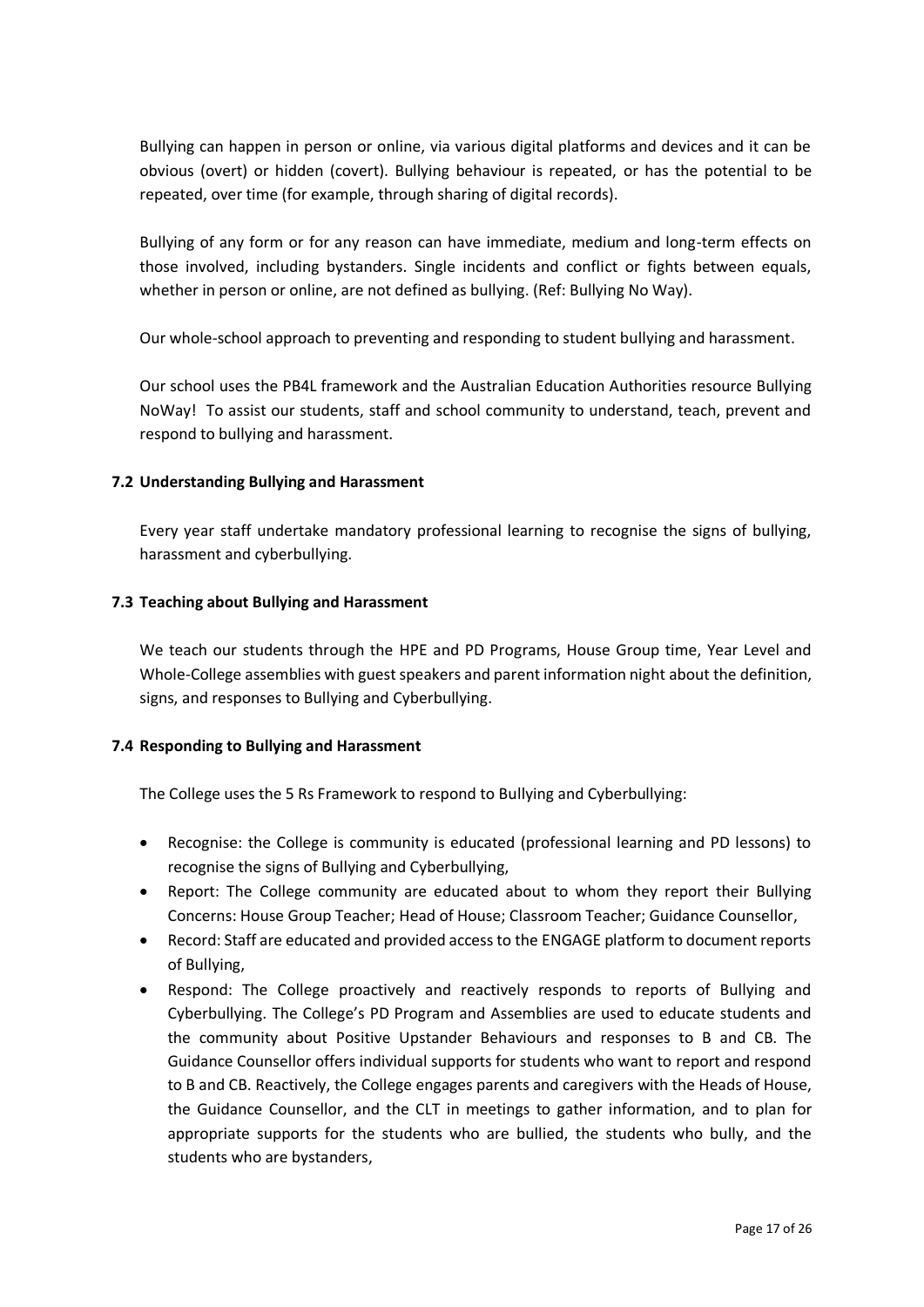• Review: The Heads of House and Guidance Counsellor lead the review of students involved in bullying and cyberbullying incidents, and the CLT, Heads of House and GC lead the review of strategies and education about Bullying and Cyberbullying.

All staff must take all reports of bullying and harassment seriously and respond with a school team process.

These actions must be included in your school team process.

- **Listen** carefully and calmly, and document what the student tells you. (Take the time to clarify with the student who has reported the incident that you have all the facts, including if there are immediate safety risks and let the student know how you will address these),
- **Collect** information, document, and evaluate, including examples from the student/s, staff and bystanders involved,
- **Contact** parent/guardian to inform them of the incident, give details of the school's immediate response, and how the incident will be followed-up. Contact appropriate school personnel (Principal and school leadership). Always maintain confidentiality and privacy,
- **Determine** if this is an incident of bullying or harassment. If the incident does not meet the criteria for bullying or harassment, it can be recorded as a pastoral note in the Engage Student Support System,
- **Record** the incident either as Minor-Teasing or Major-Bullying/Harassment and complete the bullying record in the Engage Student Support System in a timely manner,
- **Respond** to incident, following the school's student behaviour support plan. Where possible, schools should work towards a positive outcome and relationships are restored. Formal sanctions could be part of this response,
- **Plan** the response with the student/s and their families to provide support, teaching and strategies,
- **Follow-up** and gather any additional information, including data analysis on Engage Student Support System. Set a date for follow up review and monitoring.

#### **7.5 Prevention**

- Student assemblies: Student bullying and expectations about student behaviour will be discussed and information presented to promote a positive school culture where bullying is not accepted. Give examples.
- Staff communication and professional learning: Staff will be supported with professional learning that provides evidence-based ways to encourage and teach positive social and emotional wellbeing and discourage, prevent, identify, and respond effectively to student bullying behaviour. Give examples.
- School staff have access to foundational training about how to recognise and effectively respond to bullying, including cyberbullying. Provide examples of how your school addresses this. Give examples.
- New and casual staff will be informed about our school's approaches and strategies to prevent and respond to student bullying behaviour in the following ways. Give examples.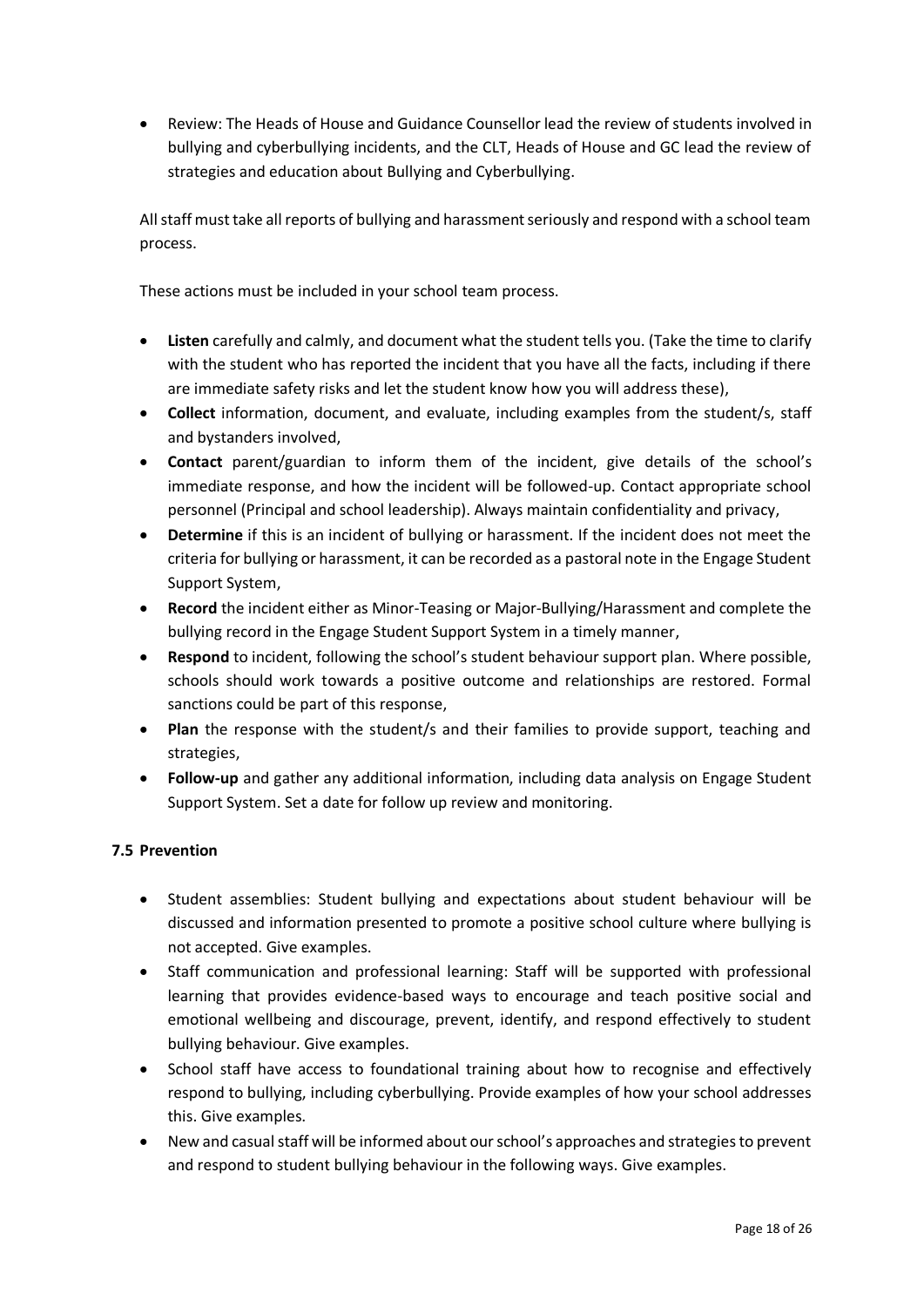- Communication with parents: Our school will provide information to parents to help promote a positive school culture where bullying is not acceptable and to increase parent's understanding of how our school addresses all forms of bullying behaviour. Give examples of communication methods and topics.
- Explicit promotion of social and emotional competencies among students: Give examples.
- Whole school programs to prevent and address bullying including links to the independent research-based evaluation conducted to inform its selection (schools are recommended to combine the use of the *Be You Programs Directory* and *[STEPS](https://bullyingnoway.gov.au/PreventingBullying/STEPS)* – a decision-making tool to help schools select appropriate and evidence-based anti-bullying programs)

#### **7.6 Key Contacts for Students and Parents to Report Bullying**

Mrs Josephine Griffiths – College Principal 3266 2100 Mrs Erin Wedge – Deputy Principal – 3266 2100 Mrs Andrea McCarthy – Guidance Counsellor – 3266 2100

#### **7.7 Cyberbullying**

Cyberbullying is treated at Mary MacKillop College with the same level of seriousness as direct bullying.

It is important for students, parents, and staff to know that BCE Principals have the authority to take disciplinary action to address student behaviours that occur outside of school hours or school grounds. This includes cyberbullying. In addition, parents and students who have concerns about cyberbullying incidents occurring outside of school hours should immediately seek assistance through the [Office of the e-Safety Commissioner](https://www.esafety.gov.au/) or the Queensland Police Service.

Proactive responses for students are:

- Guard contact information
- Take a stand against cyberbullying
- Speak out and report
- Access the information and advice on the eSafety Commissioner's website
- Block and stop all communication with the bully immediately
- Do not reply
- Keep a record
- Advise the Service Provider (the social media platform)
- Report to the Police
- Tell a trusted adult

#### **7.8 Resources**

Mary MacKillop College uses the resources available on the eSafety Commissioner's website.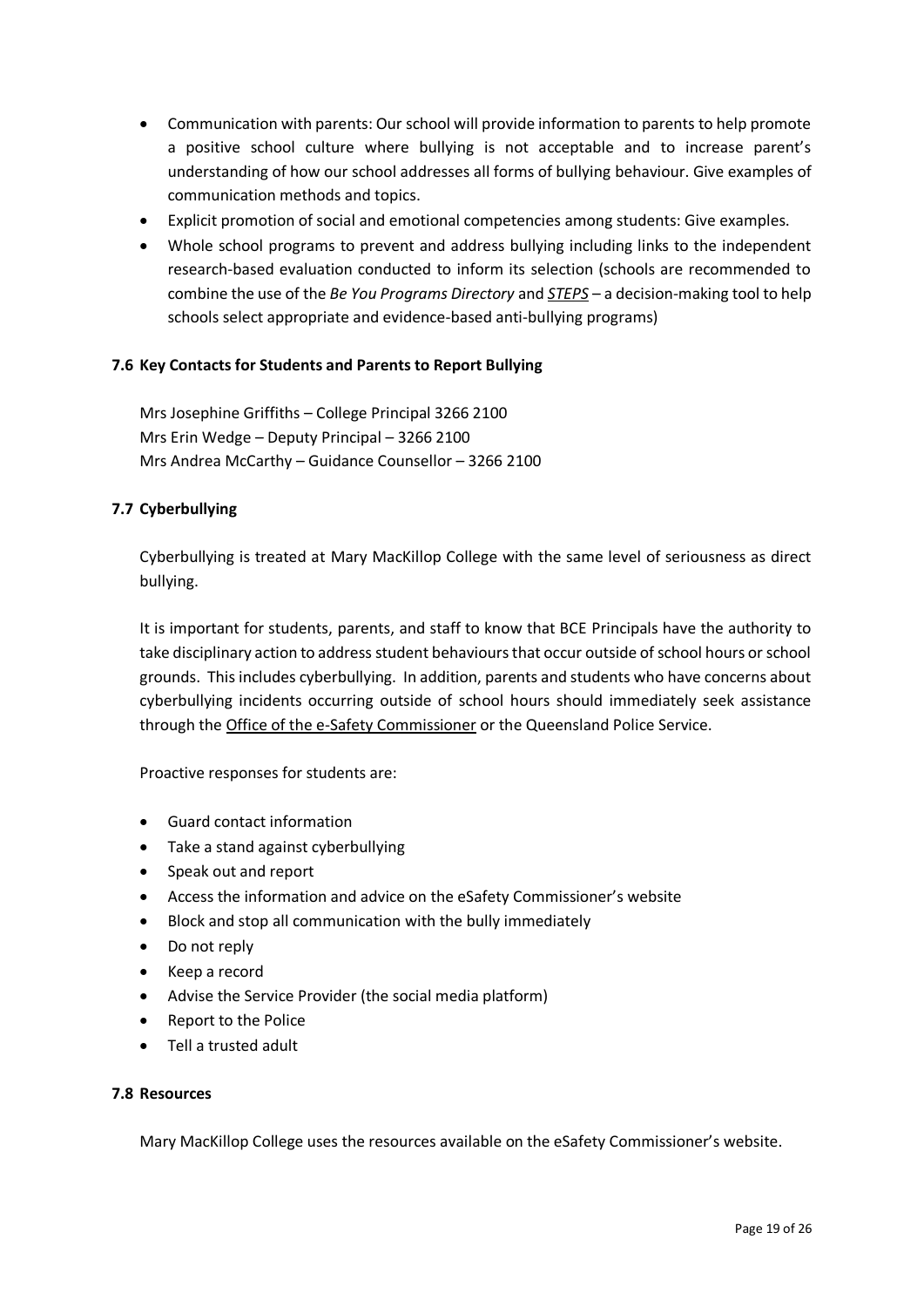# **Section C: Our Student Behaviour Support Data**

#### **1. Data Informed Decision Making**

The BCE Engage Student Support System is the database all BCE schools are required to use to collect behavioural data for analysis and decision-making. The Engage Student Support System has capacity to record minor and major behavioural incidents so that schools can make data informed decisions about student supports. It also has capacity for schools to record, store and analyse Tier 2 Targeted and Tier 3 Personalised supports, information, and data.

It is mandatory for all BCE schools to record major incidents of bullying, weapons and drugs incidents and complete the accompanying record documentation in the system as comprehensively as possible. Suspension records are also mandatory to complete in the database.

- Wrap Around Meetings
- Review and Response Meetings
- Snapshot Meetings with the Middle Leader: Differentiated Pedagogies, Support Teachers: Inclusive Education and the Guidance Counsellors
- Pastoral Team Meetings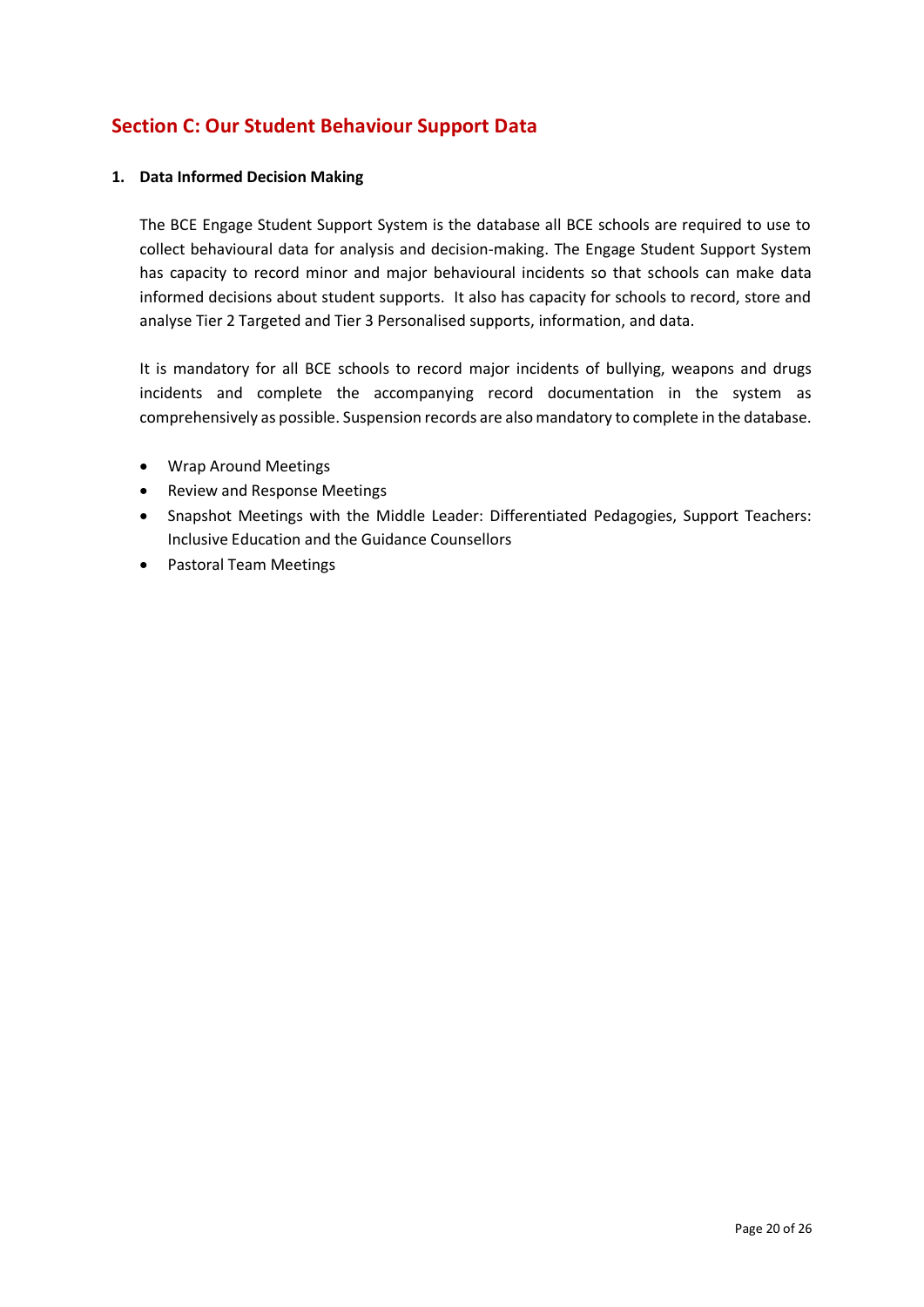## **Appendix A - Behaviour Definitions**

## **Minor Behaviours**

|                         | <b>Descriptor</b>    | <b>Definition</b>                 | <b>Example</b>                         |  |
|-------------------------|----------------------|-----------------------------------|----------------------------------------|--|
| $\mathbf{1}$            | Inappropriate        | Student engages in low intensity  | Calling someone an "idiot",            |  |
|                         | verbal language      | instance of inappropriate         | swearing if they kick their toe        |  |
|                         |                      | language                          |                                        |  |
| $\overline{2}$          | Physical contact     | Student engages in non-serious,   | Pushing in the tuckshop line,          |  |
|                         |                      | but inappropriate contact         | horseplay                              |  |
| 3                       | Disrespect/non-      | Student engages in brief or low   | Saying "No", "Not going to do it", "I  |  |
|                         | compliance           | intensity failure to respond to   | don't want to do that"                 |  |
|                         |                      | reasonable adult requests         |                                        |  |
| 4                       | Disruption           | Student engages in low intensity, | Calling out, talking to a peers in     |  |
|                         |                      | but inappropriate disruption      | class                                  |  |
| 5                       | Uniform violation -  | Students wears clothing that is   | Wrong socks, wrong shorts for          |  |
|                         | Minor                | near but not within the school's  | sport                                  |  |
|                         |                      | dress code                        |                                        |  |
| 6                       | Technology           | Student engages in non-serious    | Making a mobile phone call in          |  |
|                         | Violation - Minor    | but inappropriate (as defined by  | breach of school's policy              |  |
|                         |                      | the school) use of mobile phone,  |                                        |  |
|                         |                      | mp3 player, camera and/or         |                                        |  |
|                         |                      | computer                          |                                        |  |
| $\overline{\mathbf{z}}$ | Property misuse      | Student engages in low intensity  | Using equipment contrary to its        |  |
|                         |                      | misuse of property                | design or purpose                      |  |
| 8                       | Late                 | Students arrive late to class     | Tardy or late to class not late to     |  |
|                         |                      |                                   | school as this is often beyond the     |  |
|                         |                      |                                   | control of a primary school student    |  |
| 9                       | Out of Bounds        | Student is in an area within the  |                                        |  |
|                         |                      | school grounds that has been      |                                        |  |
|                         |                      | designated "off limits" at that   |                                        |  |
|                         |                      | particular time                   |                                        |  |
| 10                      | Lying/Cheating       | Student engages in "White Lies"   | "I came first", "It wasn't me!", "I    |  |
|                         |                      |                                   | didn't do it"                          |  |
| 11                      | Teasing              | Isolated inappropriate comments   | Laughing at someone's misfortune       |  |
|                         |                      | (ongoing teasing would fit under  |                                        |  |
|                         |                      | Bullying)                         |                                        |  |
| 12                      | Sexual Behaviour     | Sexual behaviours that are        | Green light behaviours                 |  |
|                         |                      | normal, age-appropriate,          |                                        |  |
|                         |                      | spontaneous, curious, mutual,     |                                        |  |
|                         |                      | light-hearted and easily diverted |                                        |  |
|                         |                      | experimentation.                  |                                        |  |
| 13                      | Incomplete tasks     | Student has failed to complete a  | Has difficulty starting learning task, |  |
|                         |                      | set piece of work in a clearly    | continuing on task or completing       |  |
|                         | specified time frame |                                   | learning tasks                         |  |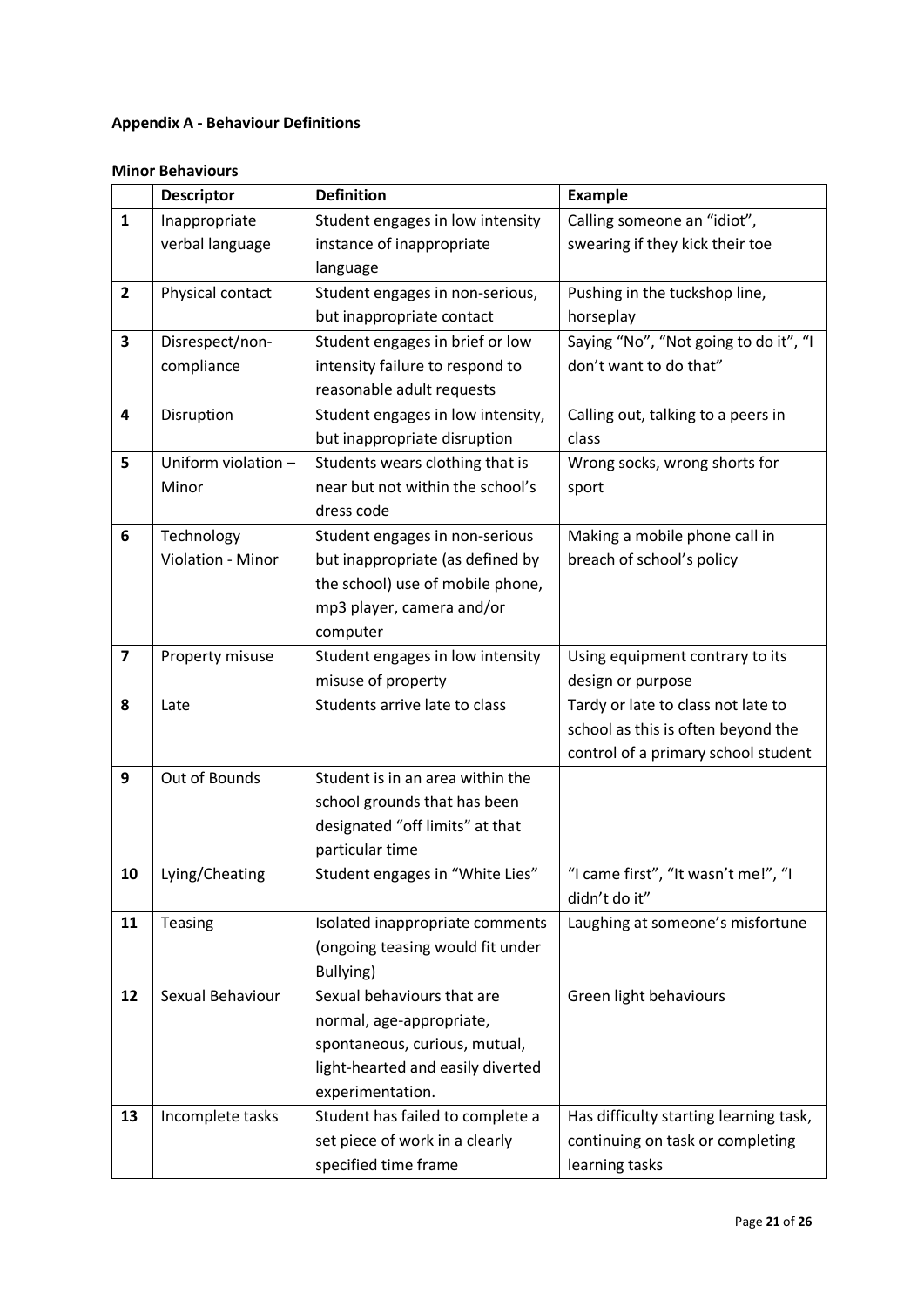#### **Major Behaviours**

|              | <b>Descriptor</b>          | <b>Definition</b>                 | <b>Example</b>                         |
|--------------|----------------------------|-----------------------------------|----------------------------------------|
| $\mathbf{1}$ | Verbal Aggression          | Language (both overt and          | Swearing, aggressive stance,           |
|              |                            | covert) directed at others in a   | language directed to hurt or show      |
|              |                            | demeaning or aggressive           | disrespect, intimidating body          |
|              |                            | manner intended to harm,          | language, intimidating tone of         |
|              |                            | distress coerce or cause fear     | voice                                  |
| $\mathbf{2}$ | <b>Physical Aggression</b> | Actions (both overt and covert)   | Hitting, punching, hitting with an     |
|              |                            | involving serious physical        | object, kicking, pulling hair,         |
|              |                            | contact where injury might        | scratching                             |
|              |                            | occur that is directed towards    |                                        |
|              |                            | another and intended to harm,     |                                        |
|              |                            | distress coerce or cause fear     |                                        |
| 3            | <b>Bullying/Harassment</b> | Bullying/Harassment are           | Bullying may include:                  |
|              |                            | behaviours that target an         | Physical: hitting, kicking, any form   |
|              |                            | individual or group due to a      | of violence; Verbal: name calling,     |
|              |                            | particular characteristic; and    | sarcasm, spreading rumours,            |
|              |                            | that offends, humiliates,         | persistent teasing, intimidation;      |
|              |                            | intimidates, or creates a hostile | Emotional: excluding, tormenting,      |
|              |                            | environment. It may be a single   | ridiculing, humiliating, intimidating; |
|              |                            | or ongoing pattern of             | Racial: taunts, graffiti, gestures,    |
|              |                            | behaviour.                        | intimidation; Sexual: unwanted         |
|              |                            | Bullying involves the misuse of   | physical contact, abusive              |
|              |                            | power by an individual or group   | comments, intimidation. Cyber          |
|              |                            | towards one or more persons       | bullying may include a combination     |
|              |                            |                                   | of behaviours such as pranking         |
|              |                            |                                   | calling, sending insulting text        |
|              |                            |                                   | messages, publishing someone's         |
|              |                            |                                   | private information, creating hate     |
|              |                            |                                   | sites or implementing social           |
|              |                            |                                   | exclusion campaigns in social          |
|              |                            |                                   | networking sites. Can also include     |
|              |                            |                                   | 'flaming' and online hate sites/bash   |
|              |                            |                                   | boards.                                |
| 4            | Defiance/non-              | Failure or refusal to comply or   | Refusing a reasonable request of a     |
|              | compliance                 | obey directions, a resistance to  | teacher or supervisor, talking back    |
|              |                            | authority                         | in an angry and/or rude manner to      |
|              |                            |                                   | staff, ignoring/walking away from      |
|              |                            |                                   | staff, running away                    |
| 5            | Disruption                 | Persistent behaviour causing an   | Sustained loud talking, yelling, or    |
|              |                            | interruption in a class or an     | screaming; repetitive noise with       |
|              |                            | activity                          | materials; and/or sustained out-of-    |
|              |                            |                                   | seat behaviour                         |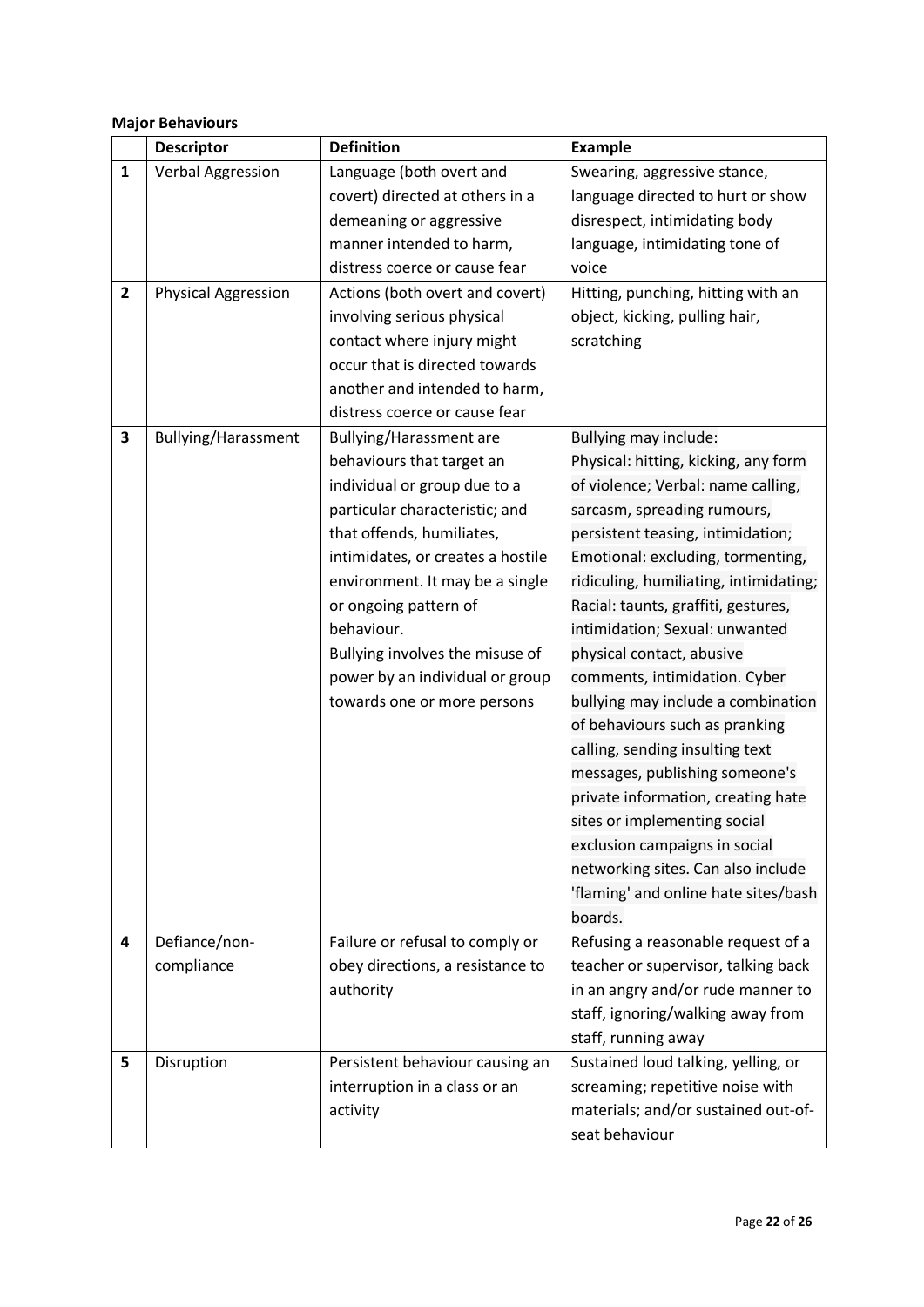|                         | <b>Descriptor</b>           | <b>Definition</b>                                                | <b>Example</b>                       |  |
|-------------------------|-----------------------------|------------------------------------------------------------------|--------------------------------------|--|
| 6                       | <b>Dress Code Violation</b> | Student wears clothing that                                      | "Gang" undershirts, offensive T-     |  |
|                         |                             | does not fit within the dress                                    | shirts, steel capped shoes.          |  |
|                         |                             | code of the school                                               |                                      |  |
| $\overline{\mathbf{z}}$ | Vandalism/Property          | Throwing a computer, graffiti of<br>Student participates in an   |                                      |  |
|                         | Damage                      | activity that results in                                         | school buildings, arson              |  |
|                         |                             | substantial destruction or                                       |                                      |  |
|                         |                             | disfigurement of property                                        |                                      |  |
| 8                       | Truancy                     | Regular or persistent                                            | Students leaves class/school         |  |
|                         |                             | unexplained absences from                                        | without permission or stays out of   |  |
|                         |                             | school or from a class, where                                    | class/school without permission      |  |
|                         |                             | the reason given is                                              |                                      |  |
|                         |                             | unsatisfactory                                                   |                                      |  |
| 9                       | Theft                       | Dishonestly appropriating                                        | Stealing school or personal          |  |
|                         |                             | another person's property with                                   | property                             |  |
|                         |                             | the intent to destroy or                                         |                                      |  |
|                         |                             | permanently deprive the person                                   |                                      |  |
|                         |                             | of it                                                            |                                      |  |
| 10                      | Forgery/Plagiarism          | Student has signed a person's                                    | Using someone else's ideas or        |  |
|                         | name without that person's  |                                                                  | writing without acknowledging the    |  |
|                         |                             | permission (forgery). Plagiarism                                 | source material. Signing another     |  |
|                         |                             | is submitting someone else's                                     | person's name such e.g. a parent     |  |
|                         |                             | work as your own. It occurs                                      | or teacher on a document.            |  |
|                         |                             | when a writer deliberately uses                                  |                                      |  |
|                         |                             | someone else's language, ideas,                                  |                                      |  |
|                         |                             | or other original (not common                                    |                                      |  |
|                         |                             | knowledge) material without                                      |                                      |  |
|                         |                             | acknowledging its original                                       |                                      |  |
|                         |                             | source.                                                          |                                      |  |
| 11                      | <b>Technology Violation</b> | Student engages in                                               | Accessing inappropriate websites,    |  |
|                         |                             | inappropriate (as defined by                                     | using someone else's log in details, |  |
|                         |                             | school) use of school                                            | inappropriate additions to           |  |
|                         |                             | technology including cell phone,                                 | Facebook (written and images)        |  |
|                         |                             | music/video players, camera,                                     |                                      |  |
|                         |                             | and/or computer                                                  |                                      |  |
| 12                      | Drug-use or                 | Student is in possession of or is                                | Cigarettes, cannabis, alcohol,       |  |
|                         | Possession                  | using illegal drugs/substances<br>prescription or other chemical |                                      |  |
|                         |                             | drugs, drug related equipment<br>or imitations or is using       |                                      |  |
|                         |                             | prescription drugs contrary to                                   |                                      |  |
|                         |                             | their doctor's directions                                        |                                      |  |
| 13                      | Weapons                     | A weapon is any object, device                                   | Knife, toy gun, gun                  |  |
|                         | Use or possession           | or instrument designed as a                                      |                                      |  |
|                         |                             | weapon that through its use is                                   |                                      |  |
|                         |                             | capable of causing bodily harm                                   |                                      |  |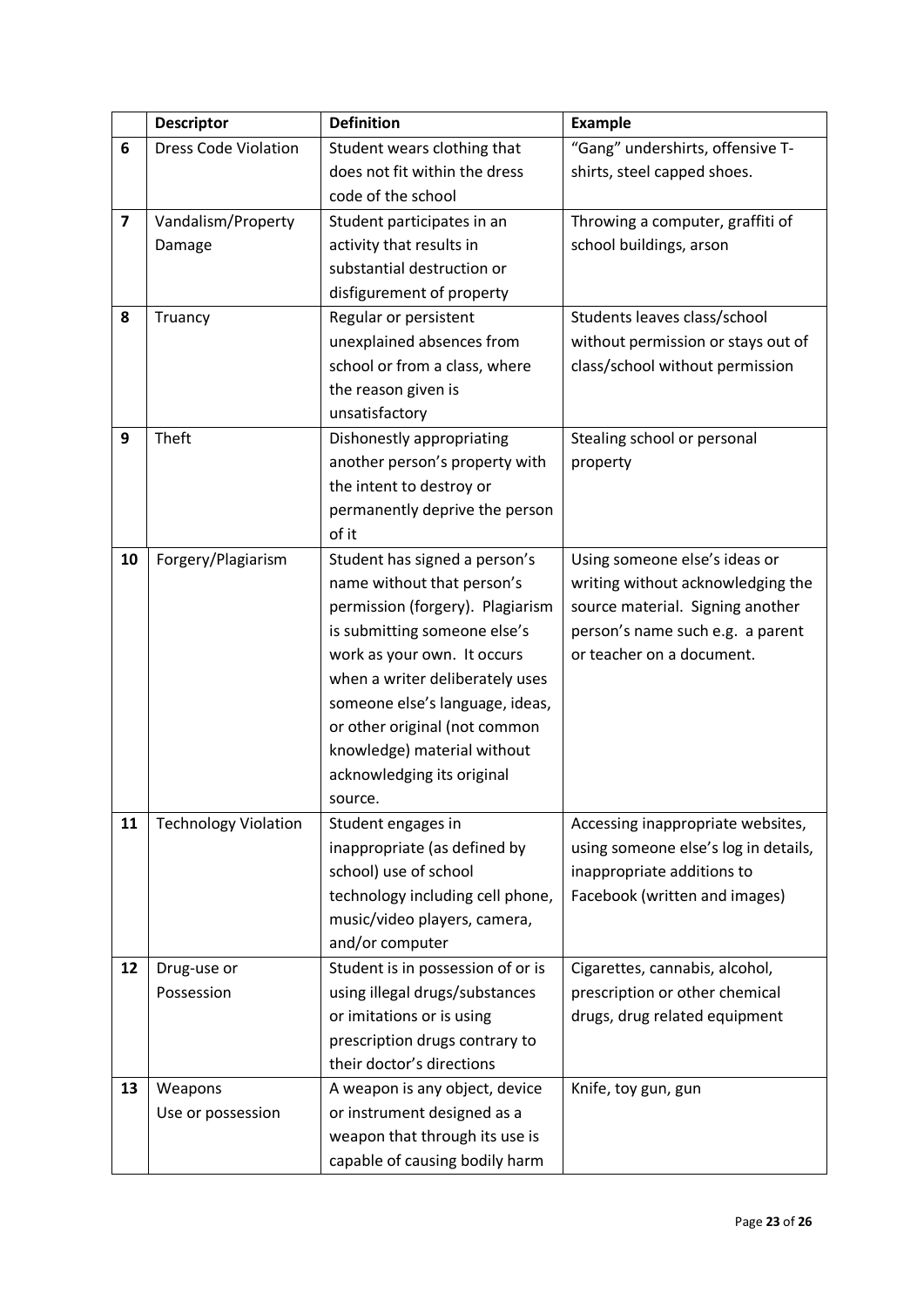|    | <b>Descriptor</b>        | <b>Definition</b>                | <b>Example</b>                         |  |
|----|--------------------------|----------------------------------|----------------------------------------|--|
| 14 | Combustibles             | Student is in possession of      | Being in possession of or using        |  |
|    | Use or possession        | substances/objects readily       | matches, lighters, firecrackers,       |  |
|    |                          | capable of causing bodily harm   | gasoline, lighter fluid                |  |
|    |                          | and/or property damage           |                                        |  |
| 15 | <b>Bomb Threat/False</b> | Student delivers a false message | The intent is one of a "prank" to      |  |
|    | Alarm                    | of possible explosive materials  | disrupt the school day and/or          |  |
|    |                          | being on-school site, near       | <b>Emergency Services. May include</b> |  |
|    |                          | school site, and/or pending      | pulling a fire alarm or written or     |  |
|    |                          | explosion with the intent to     | verbal bomb threat.                    |  |
|    |                          | disrupt school                   |                                        |  |
| 16 | Concerning               | Orange behaviours - Sexual       | Explicit sexual talk or play,          |  |
|    | Sexual Behaviour         | behaviours that are outside      | persistent nudity, repeated            |  |
|    |                          | normal behaviour in terms of     | exposing of private parts to others    |  |
|    |                          | persistence, frequency or        | and/or in public                       |  |
|    |                          | inequality in age, power or      |                                        |  |
|    |                          | ability                          |                                        |  |
|    |                          | Red behaviours - Sexual          | Forcing others to be involved in       |  |
|    |                          | behaviours that are problematic  | sexual activity, using mobile phone    |  |
|    |                          | or harmful, forceful, secretive, | and the internet which includes        |  |
|    |                          | compulsive, coercive or          | sexual images.                         |  |
|    |                          | degrading                        |                                        |  |
|    |                          |                                  |                                        |  |
|    |                          |                                  |                                        |  |
| 17 | eCrimes/Cyber            | Illegal actions that are carried | Stealing someone's identity and        |  |
|    | exploitation             | out through the use of a mobile  | impersonating them online,             |  |
|    |                          | device or technology to take     | sending sexually explicit images       |  |
|    |                          | advantage of another             |                                        |  |
| 18 | Academic                 | Student does not complete        | Avoiding group assignment work,        |  |
|    | Disengagement            | and/or submit summative          | minimal drafting of assessment or      |  |
|    |                          | assessment pieces or avoids      | has difficulty engaging with           |  |
|    |                          | exams                            | learning over a period of time         |  |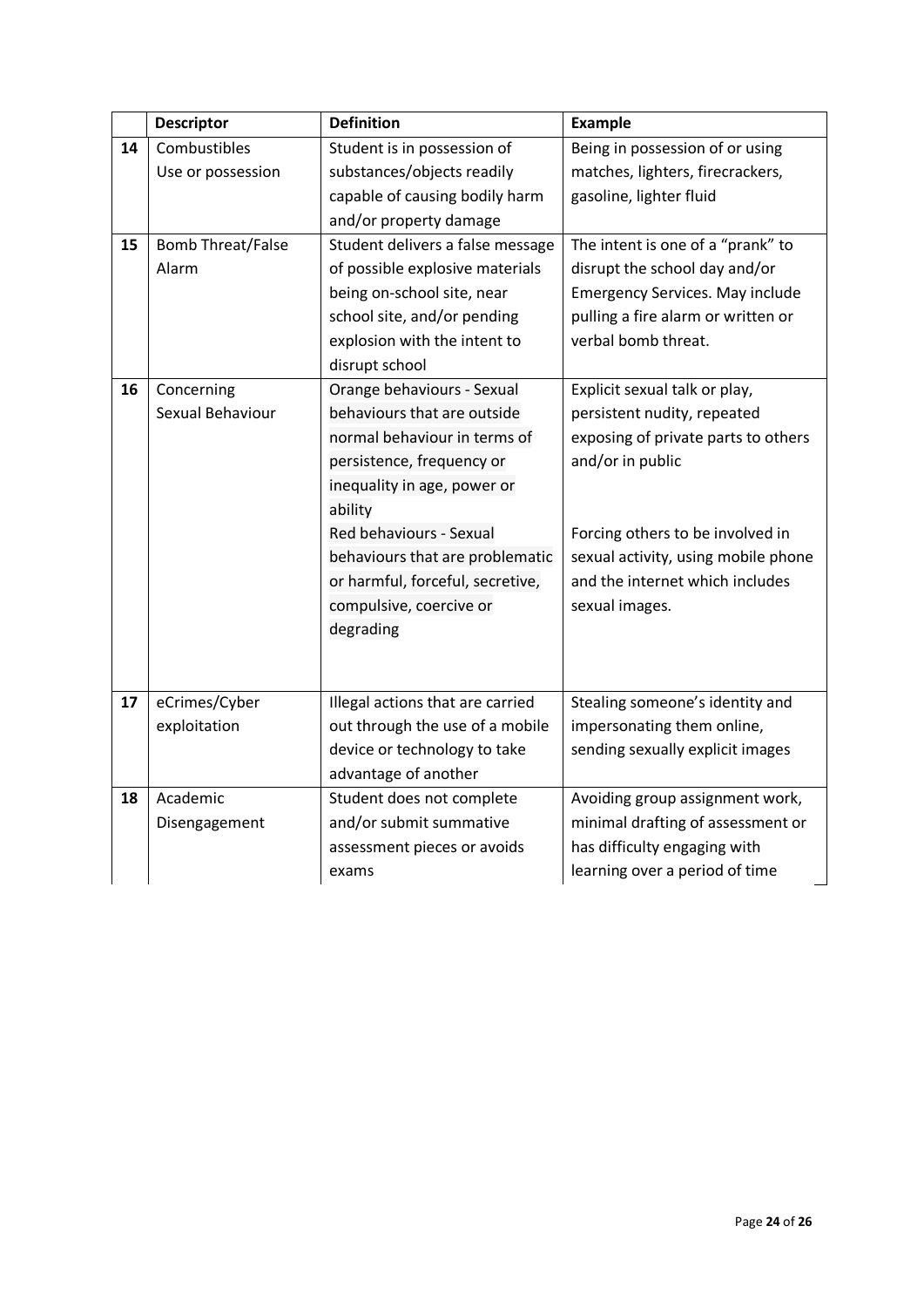#### **References**

Carr, E. G., Dunlap, G., Horner, R. H., Koegel, R. L., Turnbull, A. P., & Sailor, W. (2002). Positive Behavior Support: Evolution of an applied science. Journal of Positive Behavior Interventions, 4, 4-16.

Christenson, S., Stout, K. & Pohl, A. (2012). Check and Connect- Implementing with Fidelity. University of Minnesota.

Crone, D. A., Horner, R. H., & Hawken, L. S. (2004). Responding to problem Behavior in schools. New York: Guilford Press.

Greene, R.W. (2014). Lost at school: Why our kids with behavioral challenges are falling through the cracks and how we can help them. New York: Scribner.

Horner, R. H. & Sugai, G. (2005) School-wide positive behavior support: An alternative approach to discipline in schools. In L. Bambara & L. Kern (Eds.), Positive behavior support (pp359-390). New York: Guilford.

Lewis, T. J., & Newcomer, L., Trussell, R., & Richter, M. (2006). School-wide positive behaviour support: Building systems to develop and maintain appropriate social behaviour. In C.S. Everston & C.M Weinstein (Eds.), Handbook of Classroom management: Research, practice and contemporary issues (pp833-854). New York: Lawrence Erlbaum.

Newton, S. J., Horner, R. H., Algozzine, R. F., Todd, A. W., & Algozzine, K. M. (2009). Using a problemsolving model to enhance data-based decision making in schools. In W. Sailor, G. Dunlap, G. Sugai & R. Horner (Eds.) Handbook of positive behavior support (pp. 551-580). New York, NY: Springer

Sailor, W., Dunlap, G., Sugai, G., & Horner, R., Eds. (2009). Handbook for positive behavior support. New York: Springer Science and Business Media.

Sprague, J. & Golly, A. (2005). Best behavior: Building positive behavior support in schools. Boston, MA: Sopris West Educational Services.

Sugai, G., & Horner, R.H. (2002). The evolution of discipline practices: School-wide positive behaviour supports. Child and Family Behaviour Therapy, 24. 23-50.

Witt, J. C., Daly, E. J., & Noell, G. (2000). Functional Behaviour Assessment: A Step by Step Guide to Solving Academic and Behaviour Problems. New York: Sophis West.

#### **Relevant Brisbane Catholic Education Policies**

- BCE Student Protection Processes
- Procedure: Alcohol and other drug-related issues
- Procedure: Weapons in Schools
- Code of Conduct
- Student Attendance policy
- Student Diversity and Inclusion policy
- Student with Disability policy
- Student Behaviour Support policy
- Student Behaviour Support procedure
- Student, Parent and Guardian Complaints Management policy
- Student Wellbeing policy